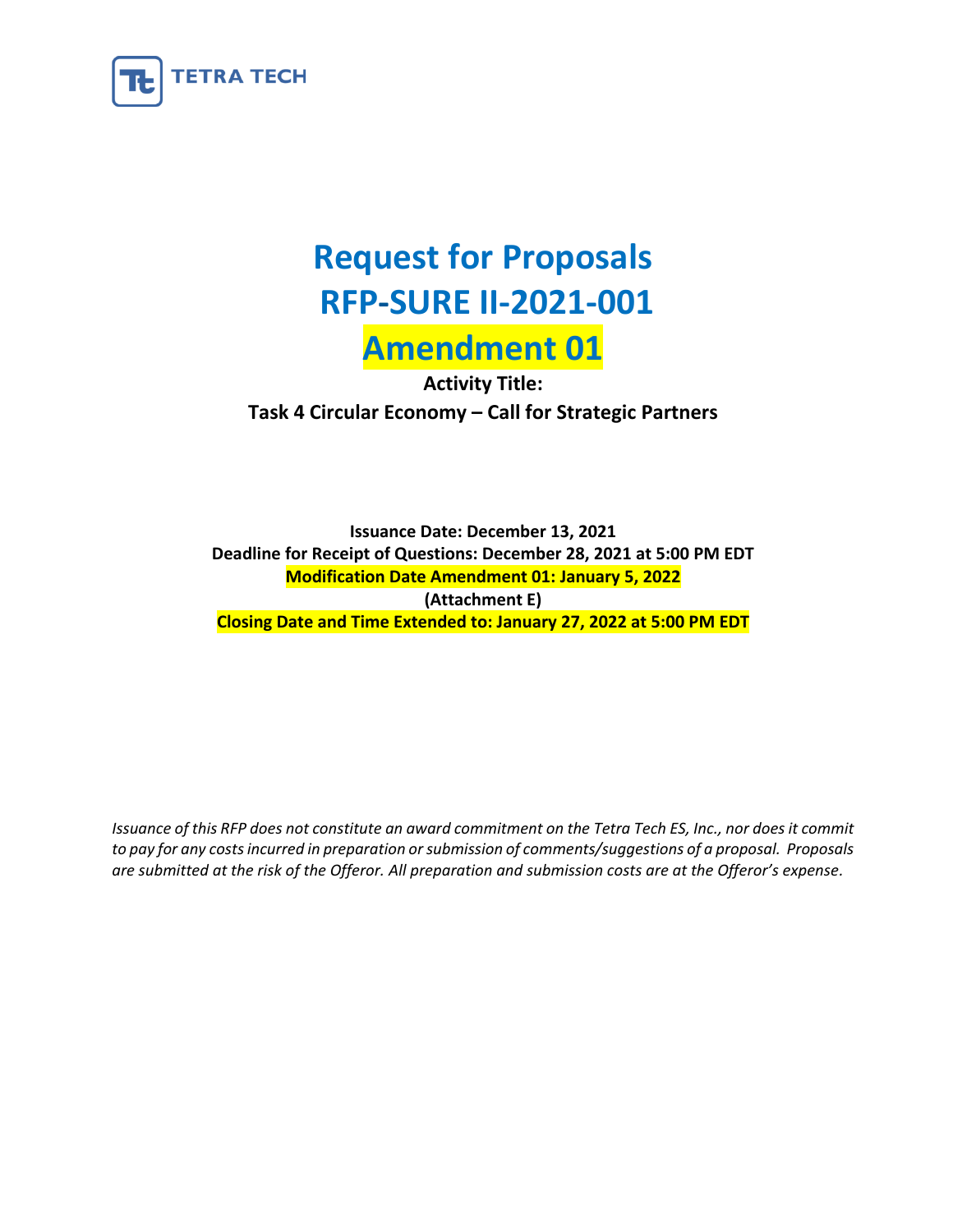

# **Table of Contents**

| 1.  |  |
|-----|--|
| 2.  |  |
| 3.  |  |
| 4.  |  |
| 5.  |  |
| 6.  |  |
| 7.  |  |
| 8.  |  |
| 9.  |  |
| 10. |  |
|     |  |
|     |  |
|     |  |
|     |  |
|     |  |
|     |  |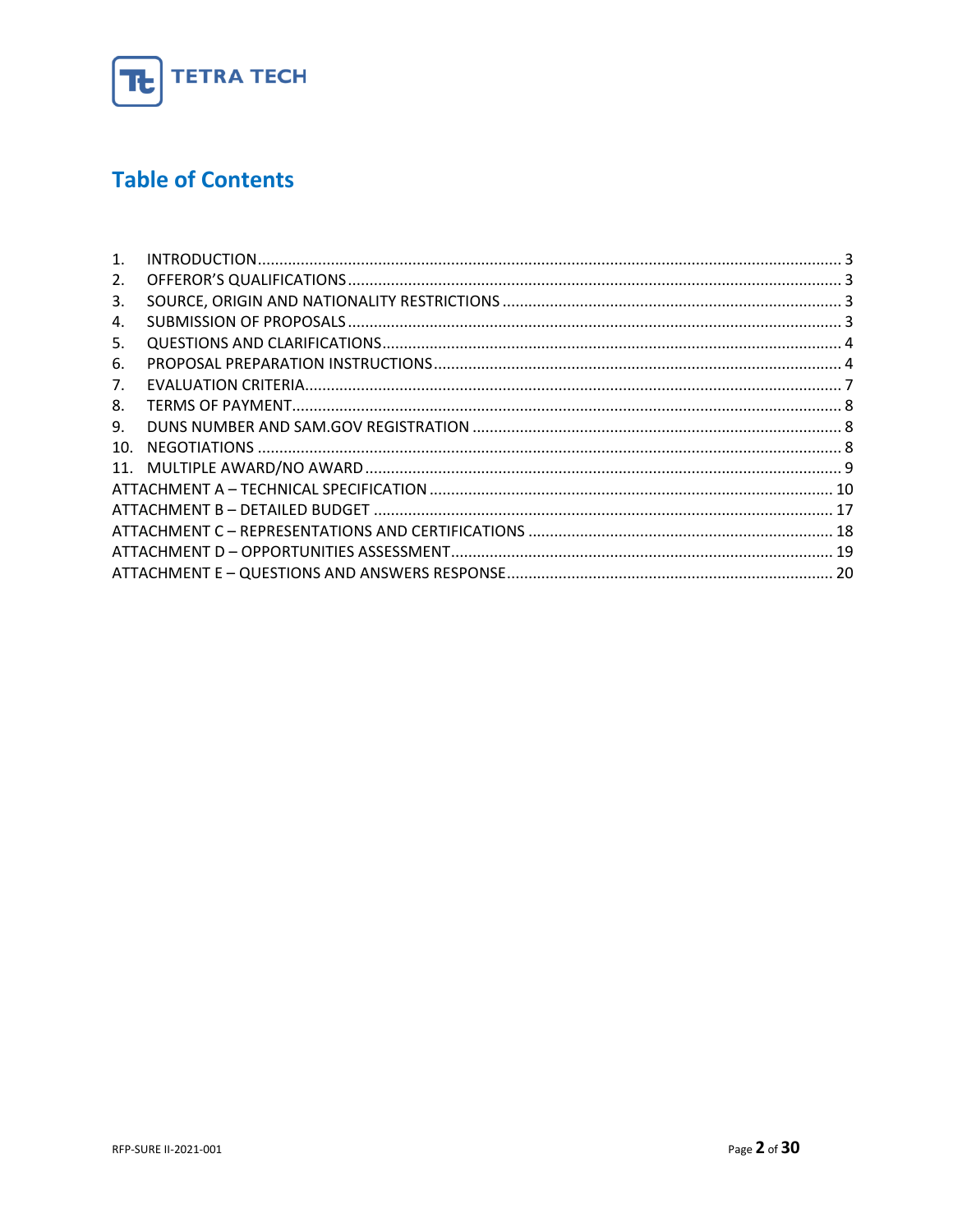

# <span id="page-2-0"></span>**1. INTRODUCTION**

Tetra Tech ES, Inc., as the prime contractor and implementer of [USAID's Scaling Up Renewable Energy](https://www.usaid.gov/energy/sure)  [\(SURE\) program,](https://www.usaid.gov/energy/sure) is in search of a strategic partner to plan, design, and execute activities that will help USAID and its partner countries to better understand, implement, and promote a circular economy for renewable energy. The purpose of this RFP is to identify a subcontractor (non-profit organization, research center, company, university, association, and other types of organizations) to lead and support SUREs task on promoting a circular economy for renewable energy within the Scope of Work (SOW) specified in the Attachment A – Technical Specification.

# <span id="page-2-1"></span>**2. OFFEROR'S QUALIFICATIONS**

The Offeror must provide the following information and references in order to be qualified for the procurement process:

- 1. Organization's information, including official registered title, type of business, address, and contact person information.
- 2. A short description of the organization and of past similar experience (3 to 5 examples) in providing the services described in the Attached A -Technical Specification.
- 3. Overall technical approach to fulfill the scope defined in Attachment A Technical Specifications.
- 4. Certification that organization is not owned or controlled in total or in part by any entity of any government.
- 5. Certification by any subcontractor engaged by the organization for this project that the subcontractor is not owned or controlled in total or in part by any entity of any other government.
- 6. The Offeror shall complete and sign the Representation and Certifications found in Attachments C to this document, and include them with the Offeror's proposal. Proposals that do not include these certifications will not be considered.

# <span id="page-2-2"></span>**3. SOURCE, ORIGIN AND NATIONALITY RESTRICTIONS**

The USAID authorized geographic code for the Scaling Up Renewable Energy project is 937 (the United States, the recipient country, and developing countries other than advanced developing countries, but excluding any country that is a prohibited source) is the authorized USAID Principal Geographic Code for the procurement of commodities and services. Autorized Geographical code can be found here <https://www.usaid.gov/sites/default/files/documents/310.pdf>

# <span id="page-2-3"></span>**4. SUBMISSION OF PROPOSALS**

All proposals are due on **Thursday, January 27th, 2022 by no later than 5:00 PM** EDT local time in Washington, DC, USA. Proposals must be submitted via e-mail at the address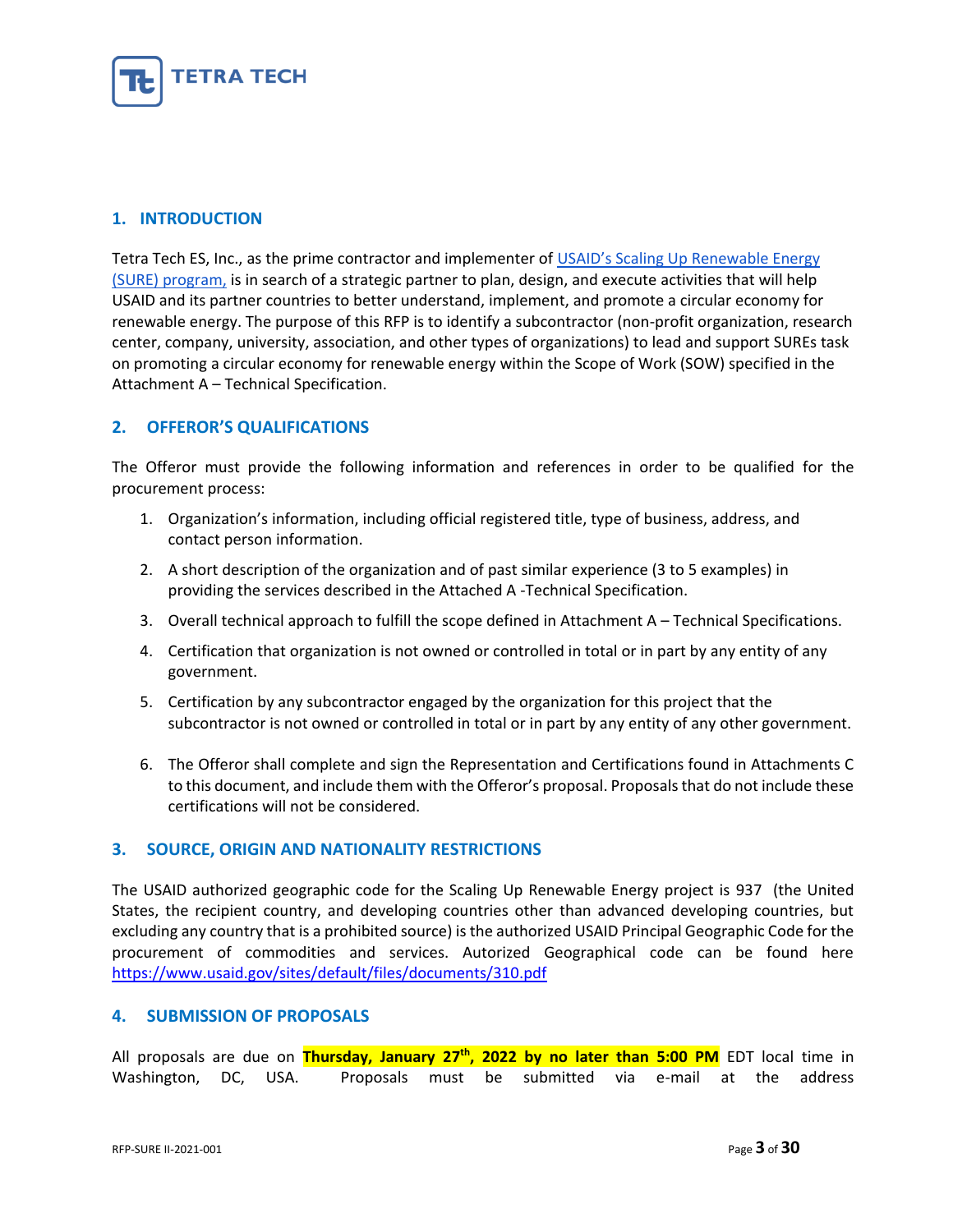

[sureprocurement@tetratech.com](mailto:sureprocurement@tetratech.com) in the following formats: Adobe Acrobat and Microsoft Word and/or Excel.

All proposals must fully respond to the Technical Specifications enclosed as **Attachment A – Technical Specification**, and must include quotes in the format provided in the separate Excel file titled "RFP-SURE II-2021-001 Attachment B Budget Template and Labor Categories Amendment 01.xlsx" in **Attachment B – Detailed Budget**. Proposals received after the above-stated due date and time will not be considered for this procurement.

# <span id="page-3-0"></span>**5. QUESTIONS AND CLARIFICATIONS**

All questions or clarifications regarding this RFP must be in writing and submitted, in English, to [sureprocurement@tetratech.com](mailto:sureprocurement@tetratech.com) on December 28<sup>th</sup>, 2021 no later than 5:00 PM EDT local time in Washington, DC, USA. Questions and requests for clarification, and the responses thereto, will be circulated to all RFP recipients.

Only written answers from Tetra Tech will be considered official and carry weight in the RFP process and subsequent evaluation. Any answers received outside the official channel, whether received verbally or in writing, from employees or representatives of Tetra Tech, or any other party, will not be considered official responses regarding this Request for Proposal (RFP).

# <span id="page-3-1"></span>**6. PROPOSAL PREPARATION INSTRUCTIONS**

All Offerors must follow the instructions set forth herein in order to be qualified for the procurement process. If an Offeror does not follow the instructions set forth herein, the Offeror's proposal may be eliminated from further consideration or the proposal may be downgraded and not receive full credit under the applicable evaluation criteria.

Separate Technical and Cost Proposals must be submitted. All proposals should be submitted in English.

# *Technical Proposal*

The technical proposal (excluding CVs) shall not exceed 15 [fifteen] pages. Proposals will be scored on a 100 point scale. Available points for each evaluation factor are given below. The Offeror must address each evaluation factor.

The suggested outline for the technical proposal is stated below:

# **A. Organization's Information**

- 1. Organization's information, including official registered title, type of organization, list of offices if applicable, address, telephone, fax and website
- 2. Organization's DUNS number (see section 9)
- 3. Authorized point of Contact with phone number(s) and email address
- 4. Experience of the firm of at least 5 years in the public and private sectors.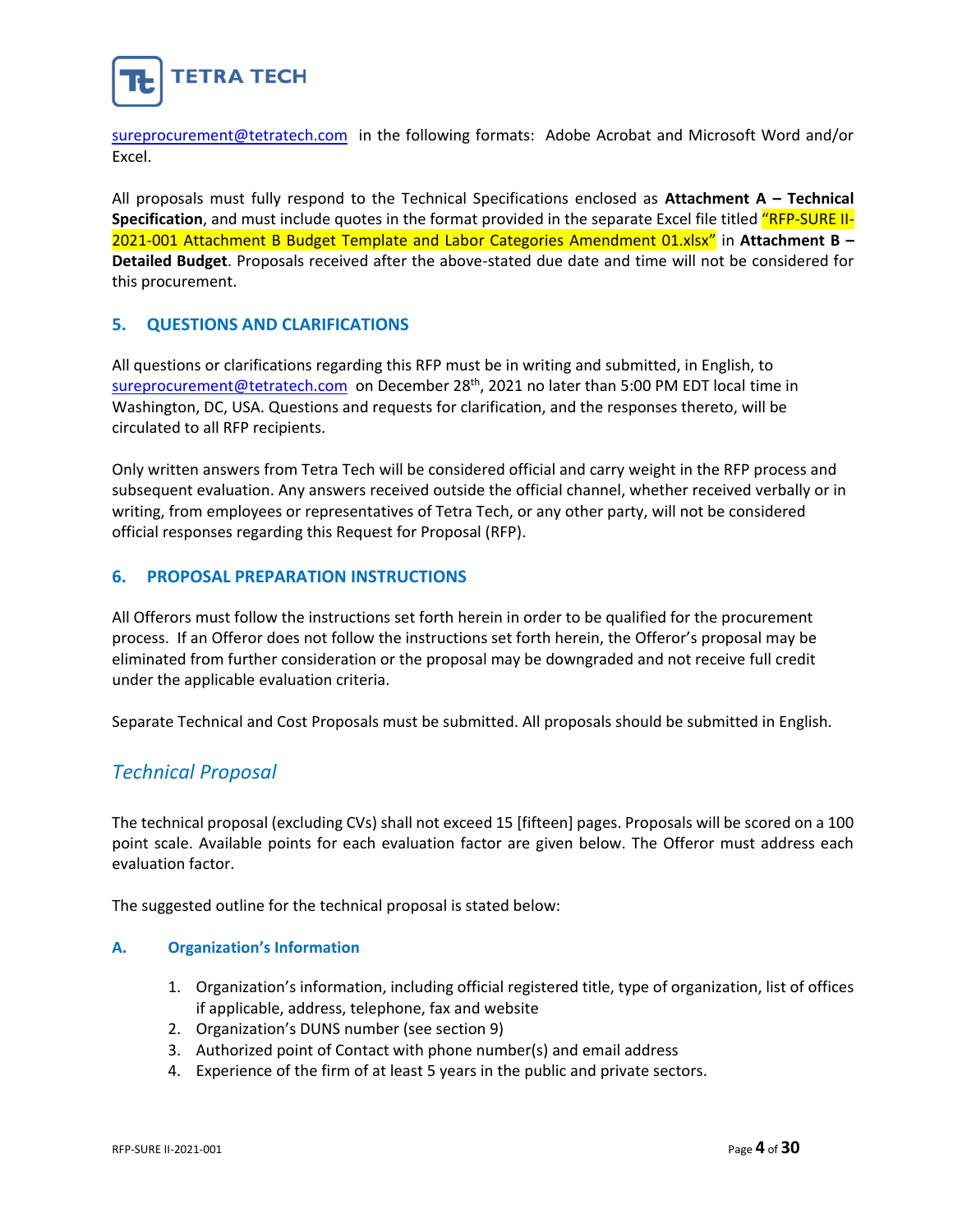

# **B. Organization's Technical Capability**

Description of organization, qualifications and activities carried out similar to the scope of work requested.

# **C. Technical Approach**

Present a narrative that describes how the Offeror would implement the tasks identified in the scope of work. This narrative must also include:

- 1. Comments to the provided technical specifications, including the illustrative indicators
- 2. A management approach which describes how the Offeror will manage the delivery of the services.
- 3. A draft work plan that outlines:
	- a. Detailed proposed activities during the Phase 1, from February to September 2022 (See Attached A -Technical Specification).
	- b. Strategic, high-level activities for Phases 2 and 3.
	- c. The work plan should also demonstrate how the Offeror will leverage their network of contacts in the circular economy and clean energy space.
	- d. A description of how the Offeror proposes to integrate gender into its activities to ensure a gendered approach to promote a circular economy for renewable energy.

Information which the Offeror considers proprietary, if any, should be clearly marked "proprietary" next to the relevant part of the text and it will then be treated as such.

# **D. Proposed Staff**

Present a narrative that includes the following:

- 1. Team composition (names, specialties/area of expertise, position/role on this assignment (Task Lead or Supporting Staff), etc.) and task assignments to perform the activities described in the SOW in line with the experience requirements in the labor categories. In order to perform the statement of work in Attachment A, the Offeror must provide personnel that meet both the minimum education and experience requirements set forth in Attachment B – Budget Template and Labor Categories.
- 2. Curriculum Vitae (CV) for all proposed personnel (CVs shall be limited to 3 pages each) that describes their experience and lists the following:
	- a. Affiliation/Organization
	- b. Education
	- c. Years of Relevant Professional Experience
	- d. Relevant Experience to the scope of work in this RFP
	- e. Fluency in English, and additional languages

In addition to presenting the CVs, the Offeror should complete and include the table below:

| <b>Last Name</b> |
|------------------|
|------------------|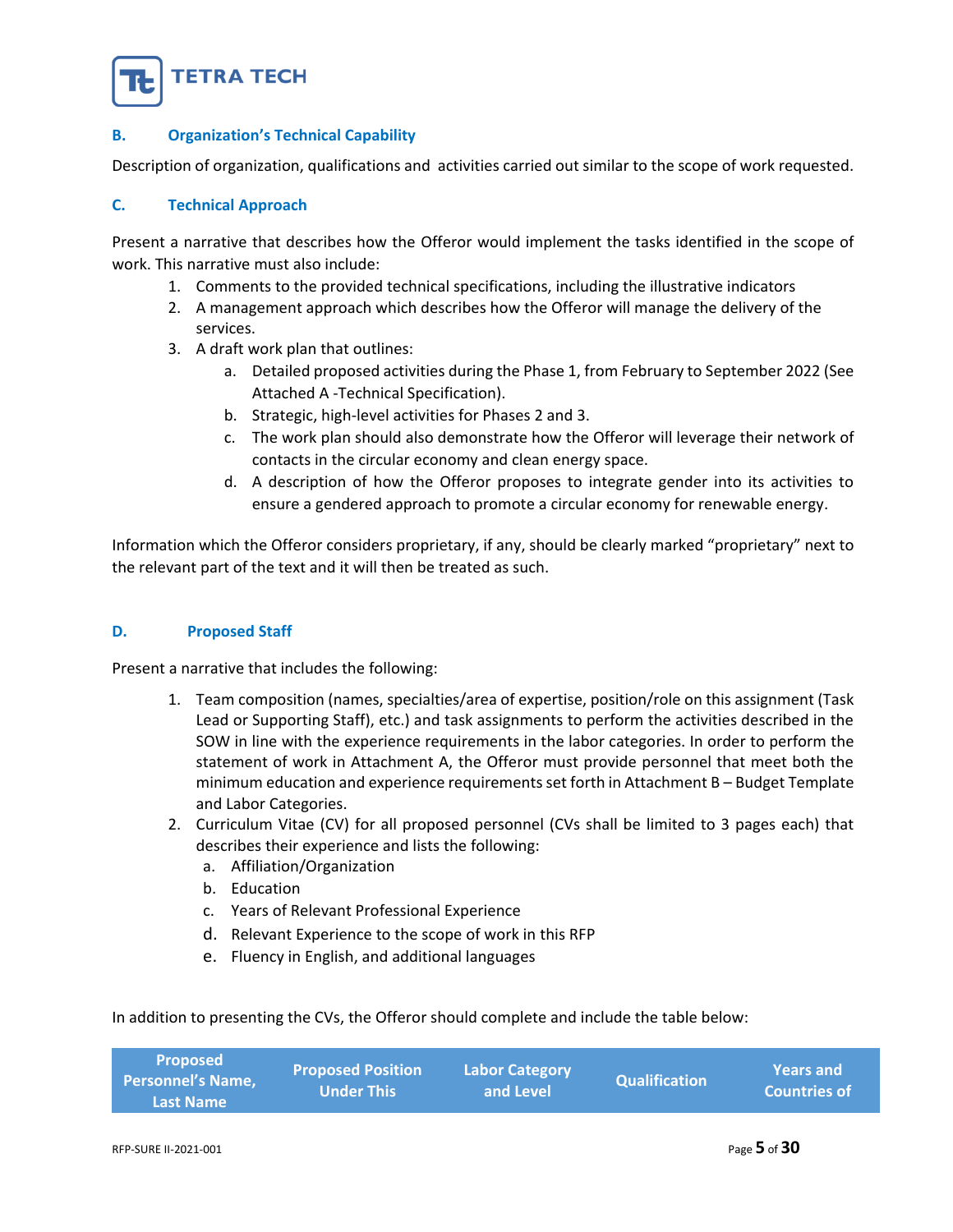

| Assignment (Task<br>Lead/Supporting Staff) |  | Professional<br><b>Experience</b> |
|--------------------------------------------|--|-----------------------------------|
|                                            |  |                                   |
|                                            |  |                                   |
|                                            |  |                                   |
|                                            |  |                                   |

# **E. Organization Past Performance**

The Offeror should provide a summary of relevant studies or other assignments including the Title, client name, dates and countries of execution, a brief description, and hyperlinks to writing samples such as white papers, reports, fact sheets for each assignment. This section is limited to 5 of the most relevant materials performed in the last 5 years, presented in the following table format. If the client is confidential, simply list "confidential".

| <b>Title of</b><br><b>Assignment</b> | <b>Client Name</b> | <b>Dates and</b><br><b>Countries of</b><br><b>Execution</b> | <b>Description</b> | <b>Writing Sample</b><br>(Link to<br><b>Assignment</b><br>Output) |
|--------------------------------------|--------------------|-------------------------------------------------------------|--------------------|-------------------------------------------------------------------|
|                                      |                    |                                                             |                    |                                                                   |
|                                      |                    |                                                             |                    |                                                                   |
|                                      |                    |                                                             |                    |                                                                   |
|                                      |                    |                                                             |                    |                                                                   |
|                                      |                    |                                                             |                    |                                                                   |

# *Financial Proposal*

# **A. Detailed Budget**

The Offeror shall complete the attached Excel "RFP-SURE II-2021-001 Attachment B Budget Template and Labor Categories Amendment 01.xlsx " **of Attachment B "Detailed Budget"** in order to allow Tetra Tech ES, Inc. to compare all quotes and make a competitive selection. The budget should be provided in Excel format with unlocked cells. The budget should cover the period of performance defined in Attachment A from February 1, 2022 to September 30, 2025.

A price must be provided for each project component to be considered compliant with this request. The price proposal should include the individual line items shown in the template, e.g., fully-burdened daily rates, travel costs, and other direct costs. Offers must show unit prices, quantities, and total price. All items, services, etc. must be clearly labeled and included in the total offered price. The price proposal shall also include a budget narrative that explains the basis for the estimate of every cost element or line item. Supporting information must be provided in sufficient detail to allow for a complete analysis of each cost element or line item. Tetra Tech reserves the right to request additional cost information if the evaluation committee has concerns of the reasonableness, realism, or completeness of a Offeror's proposed price.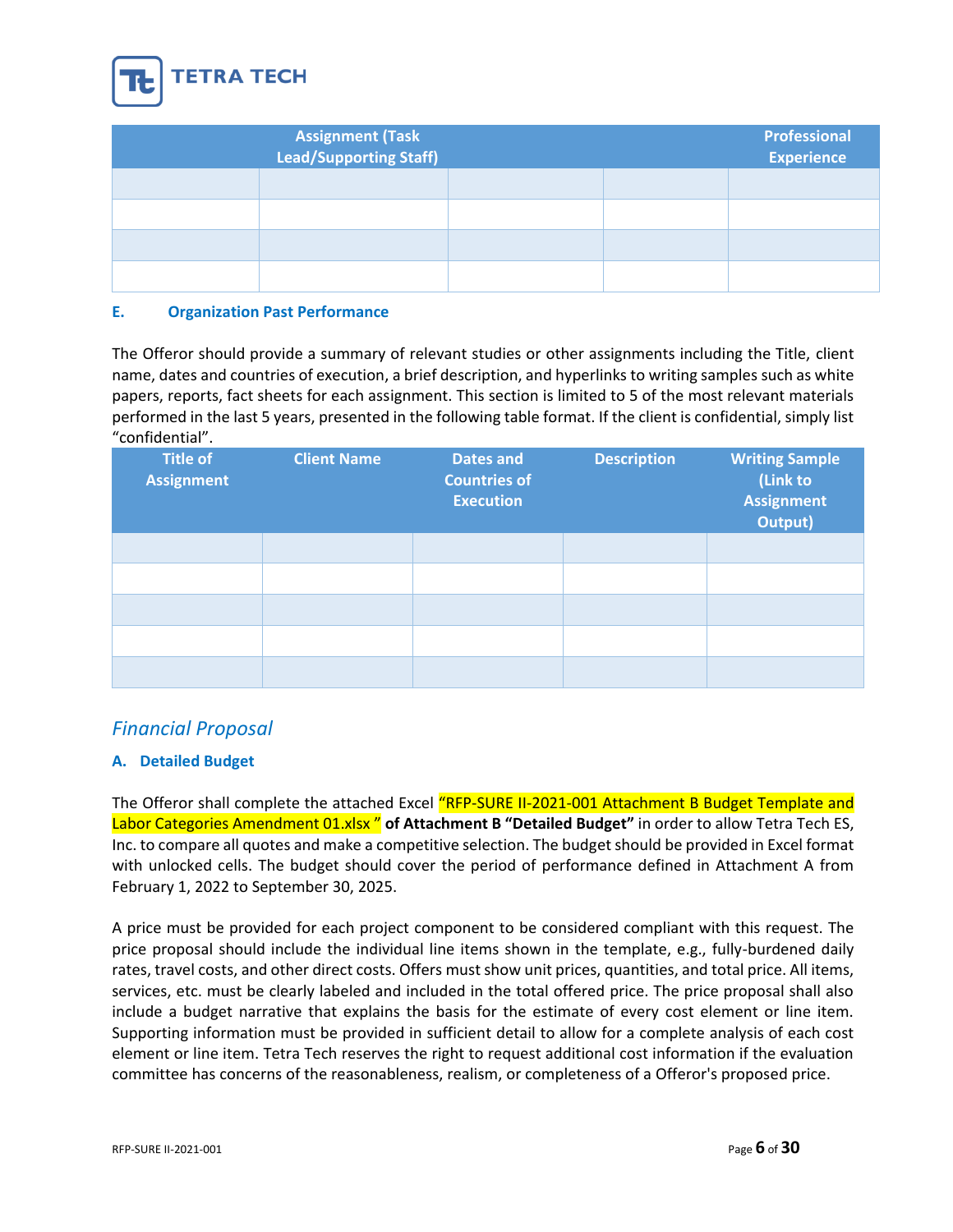

The Offeror shall provide unit pricing in U.S. Dollars. Prices quoted in this document shall be valid for a 30 day time period, including all taxes and other costs and the VAT tax originated in the country where services are provided.

# **B. 1420 Forms for the proposed personnel**

For each staff member proposed, the Offeror shall submit a completed and signed USAID 1420 forms. USAID form 1420 can be downloaded here:<https://www.usaid.gov/forms/aid-1420-17>

# **C. Proposed Billing Rates Certification**

Document on the organization's letterhead certifying the labor rates being proposed are standard rates and have been previously billed to clients for similar work.

# **D. Representations and Certifications**

These documents can be found in Attachments C of this RFP and must be submitted as part of the Cost Proposal.

Under no circumstances may cost information be included in the technical proposal. No cost information or any prices, whether for deliverables or line items, may be included in the technical proposal. Cost information must only be shown in the cost proposal.

# <span id="page-6-0"></span>**7. EVALUATION CRITERIA**

Award will be made to the offerer representing the best value in consideration of past performance, qualifications and price factors. Technical criteria are more important than cost, although prices must be reasonable and will be considered in the evaluation. The Offeror is encouraged to provide a discount to their standard commercial rates.

Tetra Tech reserves the right to conduct discussions with selected Offeror(s) in order to identify the best value offer. Award of any resulting Subcontract Agreement shall be made by Tetra Tech on a best value basis. Tetra Tech reserves the right to request a test assessment from The Offeror to assess their qualifications.

Given the specific expertise required to perform the services, the selection process will be conducted in two stages.

*Stage 1: Technical Evaluation* The submitted technical information will be scored by an evaluation committee using the following technical evaluation criteria (70 points) and cost proposal (30 points). Evaluation will be scored on a 100 point scale.

Available points for each evaluation factor are given below.

Technical Evaluation (*70 points)*

| <b>Evaluation Criteria</b>         | <b>Points</b> |
|------------------------------------|---------------|
| <b>Stage 1: Proposal Selection</b> |               |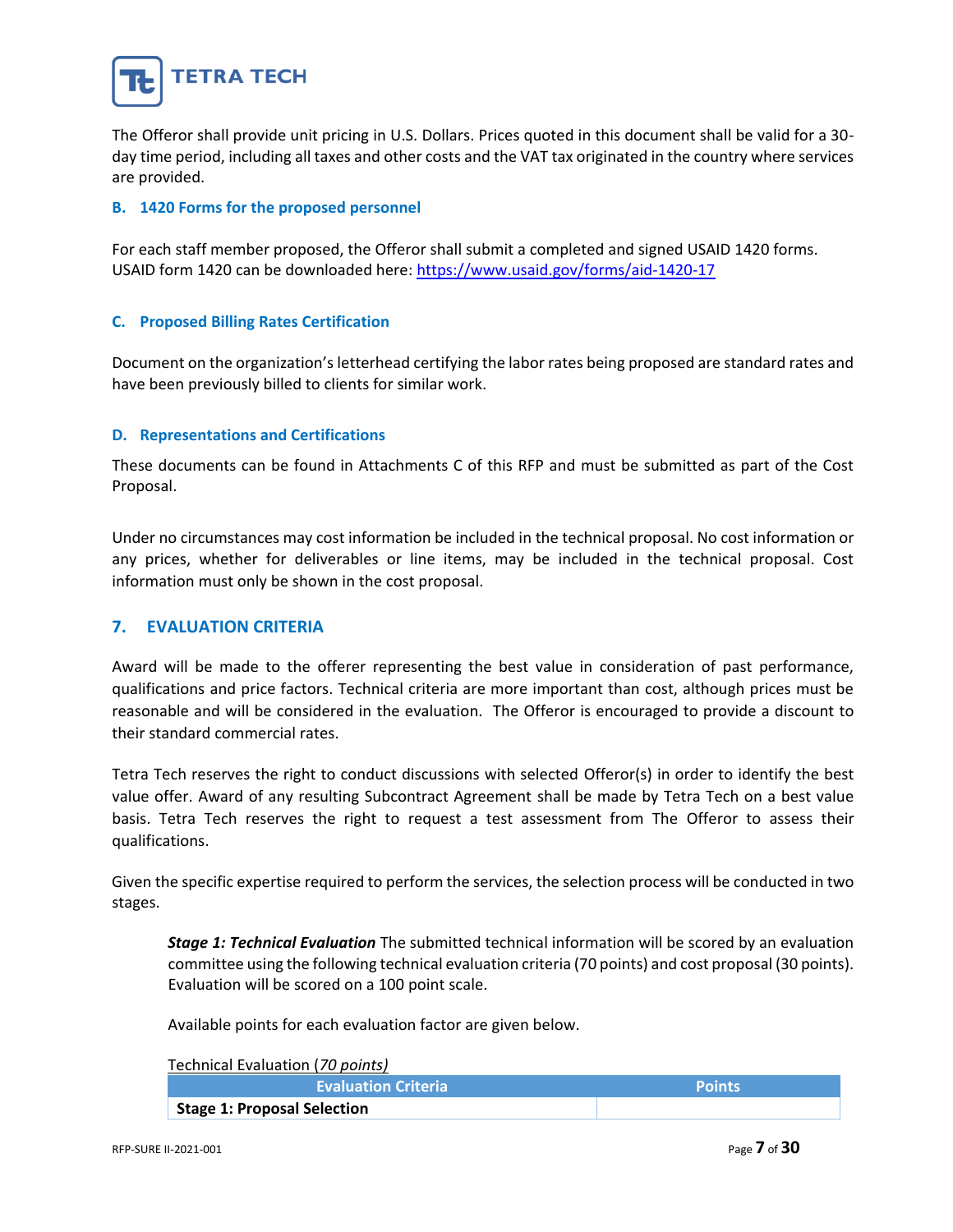

|      | <b>Organization Past Experience</b>           |  |
|------|-----------------------------------------------|--|
|      | <b>Technical Approach</b>                     |  |
| III. | Organization Proposed Task Lead               |  |
| IV.  | <b>Organization Proposed Supporting Staff</b> |  |
|      | ΤΟΤΑL                                         |  |

# *Stage 2: Financial Evaluation*

Financial Evaluation *(30 points)*

The lowest qualified financial proposal will receive the maximum score of 30 points.

The other proposals will be scored inversely proportional to their price and computed as follows:

# **Sf = 30 \* Fm/F**

Sf = Financial Score of the proposal evaluated Fm = the price of the lowest priced Financial Proposal among those qualified F = is the price of the Financial Proposal under consideration

The Offeror should submit a **Detailed Budget** reflecting the cost of completing the scope. The Offeror shall complete the **Attachment B – Detailed Budget**. Labor rates quoted in this document shall be fully-burdened with all indirect costs, taxes and fee, if any. The period of performance is specified in Attachment A.

In order to identify the best value offer, Tetra Tech will invite Offerors receiving the two highest scores to a panel interview with Tetra Tech and USAID representatives. Award of any resulting Subcontract Agreement shall be made by Tetra Tech on a best value basis, with evaluation of proposed price as well as proposed services and implementation schedule.

# <span id="page-7-0"></span>**8. TERMS OF PAYMENT**

Payment terms for the awarded Subcontract Agreement shall be net forty-five (45) days after satisfactory completion and acceptance of services and deliverables. Payment shall be made by Tetra Tech ES, Inc. Arlington, Virginia, USA via bank wire transfer. No advance payments will be provided.

# <span id="page-7-1"></span>**9. DUNS NUMBER AND SAM.GOV REGISTRATION**

If the proposed fixed price is above \$30,000, the successful offeror will be required to furnish a DUNS number and proof of SAM.gov registration within 24-48 hours of notice of award. Information regarding obtaining a DUNS number may be found here: **<https://fedgov.dnb.com/webform>**

# <span id="page-7-2"></span>**10. NEGOTIATIONS**

Best offer proposals are requested. It is anticipated that a subcontract will be awarded solely on the basis of the original offers received. However, Tetra Tech reserves the right to conduct discussions, negotiations and/or request clarifications prior to awarding a subcontract. Furthermore, Tetra Tech reserves the right to conduct a competitive range and to limit the number of Offerors in the competitive range to permit an efficient evaluation environment among the most highly-rated proposals. Highest-rated Offerors, as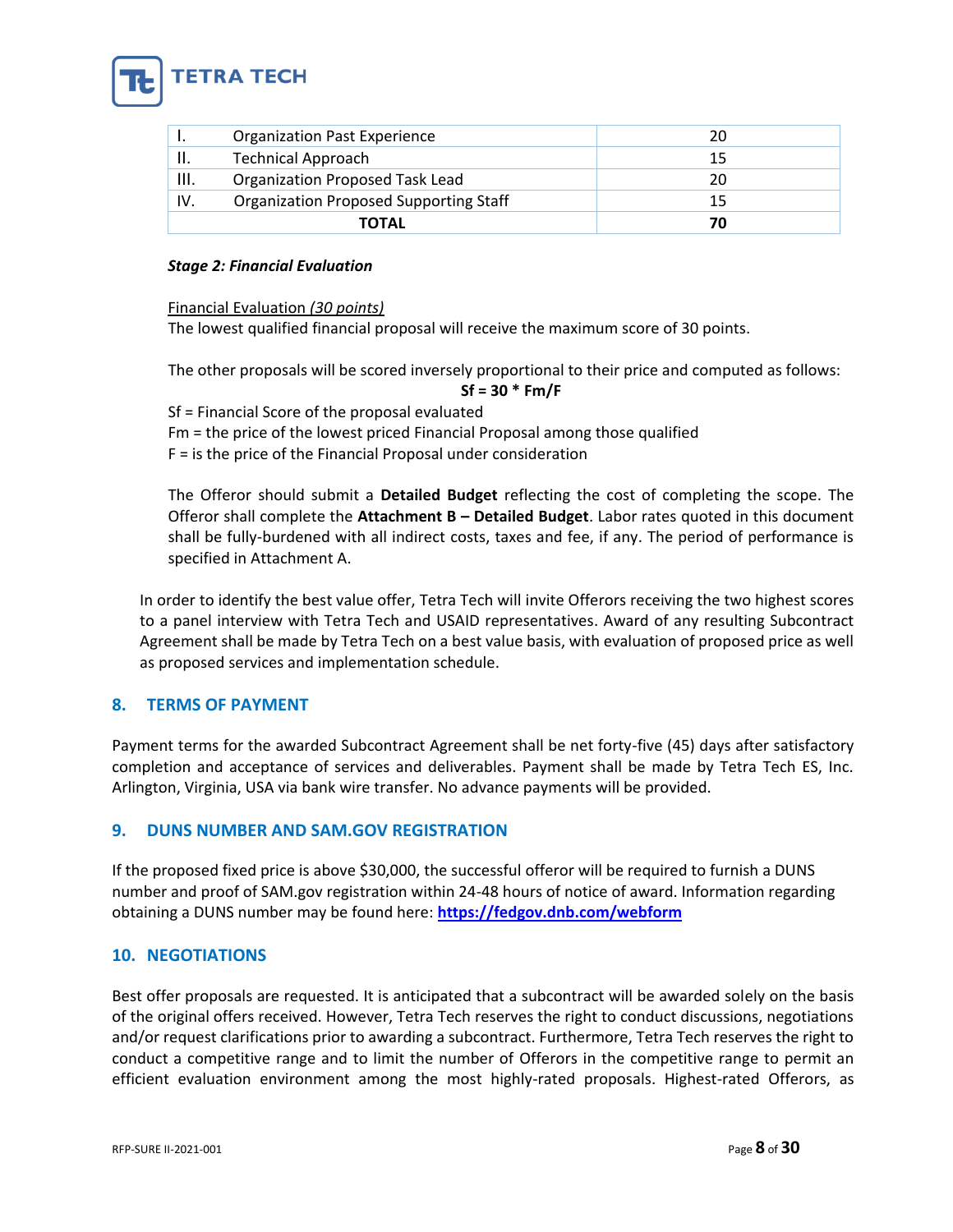

determined by the technical evaluation committee, may be asked to submit their best prices or technical responses during a competitive range.

# <span id="page-8-0"></span>**11. MULTIPLE AWARD/NO AWARD**

Tetra Tech ES, Inc. reserves the right to issue multiple awards. Tetra Tech ES, Inc. also reserves the right to issue no awards.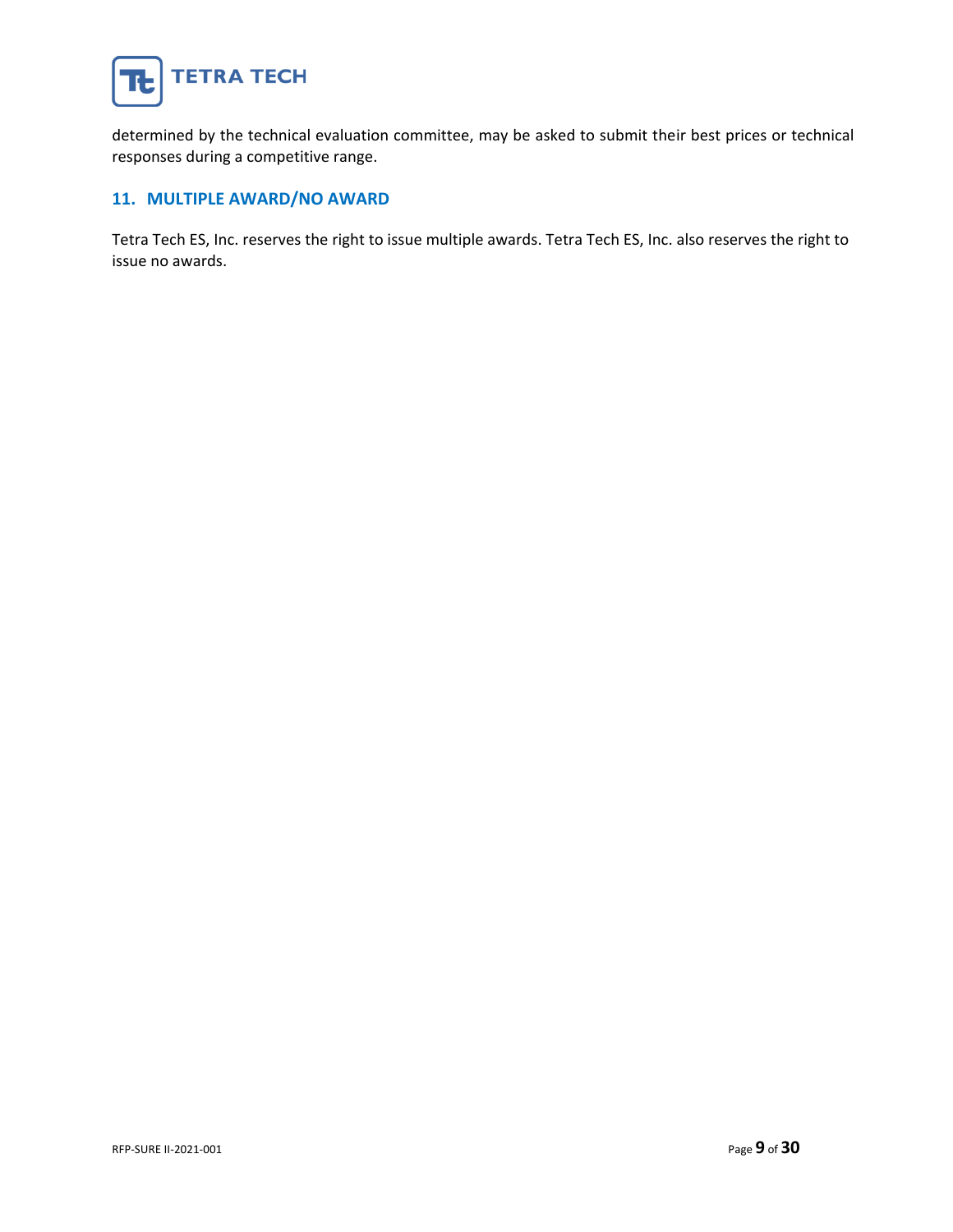

# <span id="page-9-0"></span>**ATTACHMENT A – TECHNICAL SPECIFICATION**

# **TECHNICAL SPECIFICATION**

**SCOPE OF WORK: Task 4 Circular Economy – Call for Strategic Partners PERIOD OF PERFORMANCE: February 1, 2022 to September 30, 2025 PLACE OF PERFORMANCE: United States**

#### 1. Background

Obsolete renewable energy equipment, such as solar, wind, and storage technologies, is expected to grow exponentially over the next 30 years. Instead of damaged and decommissioned equipment piling up in waste dumps, the life of materials must be extended beyond the original use. In a circular economy, products, parts, and materials have multiple life cycles and re-entry points into the market as they are systematically recovered, repaired, reused, and remade. Where the linear economy disposes of waste in landfills, the circular economy creates multiple opportunities for "return cycles" or "loops" that avoid disposal. This minimizes the use of resources and the creation of waste, pollution, and carbon emissions by keeping materials, products, equipment, and infrastructure in use for longer periods, thus improving the productivity of these resources. A circular economy for RE equipment has significant potential to create green jobs while reducing waste, carbon emissions, environmental degradation, and human rights abuses by keeping products and materials in use. " Circular economy strategies that rely on repairing and refurbishing products minimize our use of resources and can cut global GHG emissions by [39 percent](https://www.wri.org/insights/5-opportunities-circular-economy)  (equivalent to 22.8 billion tons) [13] and reduce our long-term dependence on mining for critical metals used in RE technologies.

Promoting a circular economy for renewables is one of the strategic tasks of USAID's Scaling Up Renewable Energy (SURE) program. SURE will support countries transitioning toward a more circular economy to reuse/repower, refurbish, recycle, or recover renewable energy equipment to reduce the environmental impacts and landfilling of decommissioned components, including specific e-waste. SURE will foster an enabling environment for the circular economy by supporting transformational initiatives and policies with effective market signals. SURE will provide technical assistance to USAID Missions and mobilize stakeholders and resources to design and advance new business models, innovations, initiatives, sustainable practices, policies, and markets that promote a circular economy in renewable energy equipment. SURE will create knowledge products and a data library of renewable energy circular economy resources.

Tetra Tech ES, Inc., as the prime contractor and implementer of SURE will select a subcontractor ("Subcontractor") to plan, design, and execute activities that will help USAID and its partner countries to better understand, implement, and promote a circular economy for renewable energy. The Subcontractor will also support USAID further its role in developing practical global tools and convening actors and stakeholders around this topic. Jointly this work will be referred to as the "sub-activities." Within this scope of work, "renewable energy (RE) equipment" refers to solar photovoltaic (PV) components, batteries used for RE storage, and wind equipment.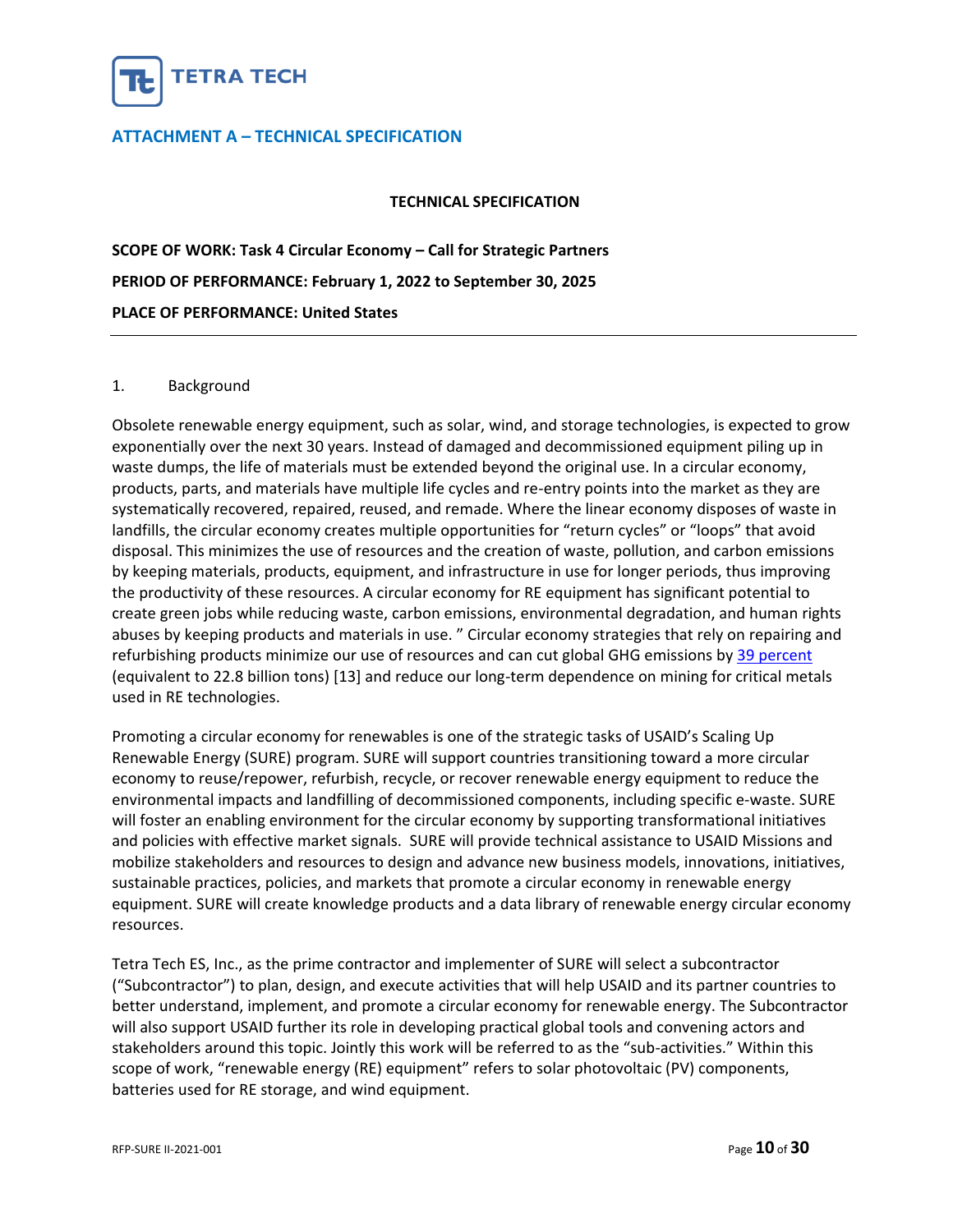

# 2. Objective

SURE's goal is to cultivate an enabling environment for a circular economy of RE equipment and their materials.

Illustrative results include:

- Increased capacity of USAID energy staff globally to apply the circular economy model and principles;
- Legislative measures and market mechanisms adopted to stimulate the development of recycling processes and high-quality waste materials, secondary markets and producer responsibility;
- Adoption of green procurement practices that drive decommissioning planning and foster the uptake of ecolabels; and
- Sustainable power sector plans adopted that are linked to investment and implementation programs, such as competitive procurement programs for advanced energy technologies.

# 3. Activities Scope

Within its five-year period of performance, SURE's planned the circular economy work stream to be conducted in three phases:

- 1. Phase 1: Identification and dissemination of opportunities for circular economy
	- a. Increase awareness of circular economy opportunities, models, and applications for endof-use renewable energy systems among USAID and stakeholders
	- b. Engage and build a network of experts, practitioners, investors, private sector companies, associations, international organizations, governments, and donors active in the nexus of circular economy and renewable energy
	- c. Advance the harmonization of waste and circular economy-related definitions
- 2. Phase 2: Identification and design of pilot projects and interventions in partner countries
	- a. Integrate the circular economy model and approaches in USAID's work to scale up renewable energy in developing countries, specifically related to energy planning, renewable energy auctions, and grid integration, climate change, energy efficiency, and promoting inclusion, diversity, and gender equality in the energy sector
	- b. Design pilot projects in USAID partner countries that reduce greenhouse gas emissions and pressure on natural resources, chart innovative pathways to net-zero economies, create much-needed sustainable economic growth and jobs, and reduce supply chain risk
	- c. Support the development of policies, legislation, and regulatory frameworks to cultivate a circular economy.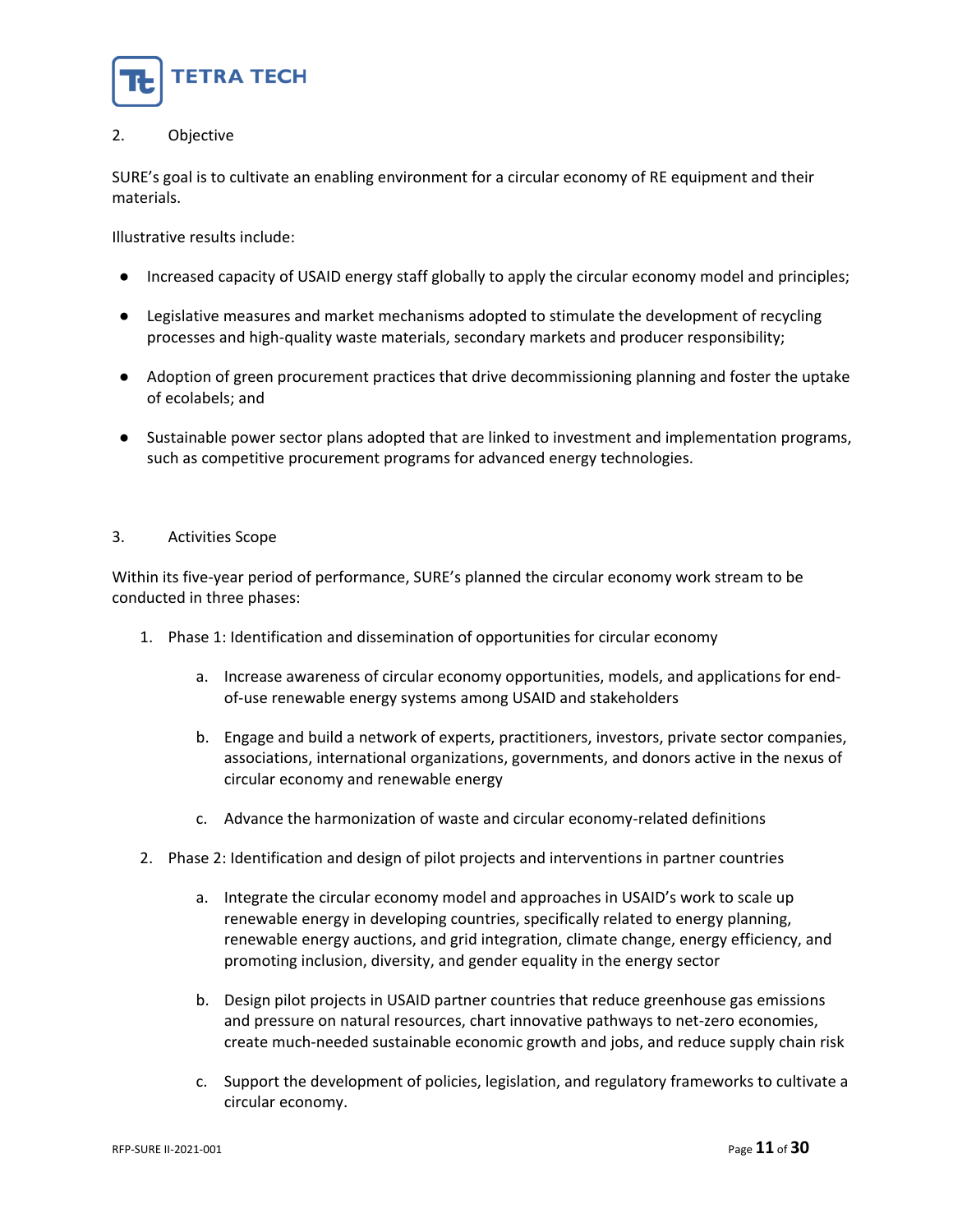

- 3. Phase 3: Full implementation of interventions
	- a. Implement and monitor pilot projects
	- b. Collect lessons learned and develop knowledge products that can serve as a resource for other stakeholders working to promote a circular economy in renewable energy

SURE is currently in phase 1 and preparing for phases 2 and 3 of implementation. In Year 1 (FY 2021: October 1, 2020 to September 30, 2021), SURE produced an opportunities assessment titled, Clean Energy and the Circular Economy: Opportunities for Increasing the Sustainability of Renewable Energy Value Chains (see Attachment D), to better understand the applications of the circular economy framework in renewable energy and achieve its multitude of benefits

In Year 2 (FY 2022: October 1, 2021 to September 30, 2022), SURE intends to take the findings of this paper to implementation with an emphasis on building awareness and capacity; engaging stakeholders on pilot projects; publishing online resources; and cultivating a community of practice that enables academia, government, manufacturers, developers, and other stakeholders to set joint goals and action plans.

SURE has planned the following sub-activities for the period of FY 2022. Offerors may recommend updates or other sub-activities that will support the objectives of this work and align with SURE's overall scope of work. Work in Years 3, 4, and 5 will depend on the results and progress of work in Year 2.

a. Sub-Activity 1: Dissemination and Awareness Activities

To spread awareness and build a common understanding on a circular economy of renewable energy, SURE will produce public-facing resources and organize a public webinar. SURE will host a public webinar, *Fundamentals of Circular Economy and End of Use Issues for Renewable Energy Systems*, that presents key concepts for the circular economy in renewable energy, including specific opportunities and challenges, so that stakeholders gain a common and fundamental understanding and learn about challenges, opportunities, existing and emerging policies, processes, and gender-inclusive practices that promote a circular economy. SURE will identify experts and organizations in circular economy with relevant experience and thought leadership to feature as guest speakers in the webinar, i.e., World Resources Institute, NREL, etc.

# Illustrative deliverables:

- Public webinar: Fundamentals of circular economy and end of use issues for renewable energy systems featuring experts in circular economy. The webinar will be a combination of a presentation and a roundtable featuring expert panelists.
- Webinar materials: 508-compliant recording, transcript, and wireframe for USAID.gov
- Publish materials on [SURE's circular economy page on USAID.gov](https://www.usaid.gov/energy/sure/circular-economy) which will serve as a library of resources developed throughout the course of the SURE program. SURE will publish user-friendly resources; we will break down content from SURE's Circular economy opportunities assessment and streamline it to make it relevant for key stakeholders outside of USAID. Having short public-facing materials that showcase SURE's work in this space will help us engage stakeholders for pilot projects, awareness activities, and grow SURE's network. Following is a list of the documents:
	- o Fact sheet: Making the case for circular economy for renewables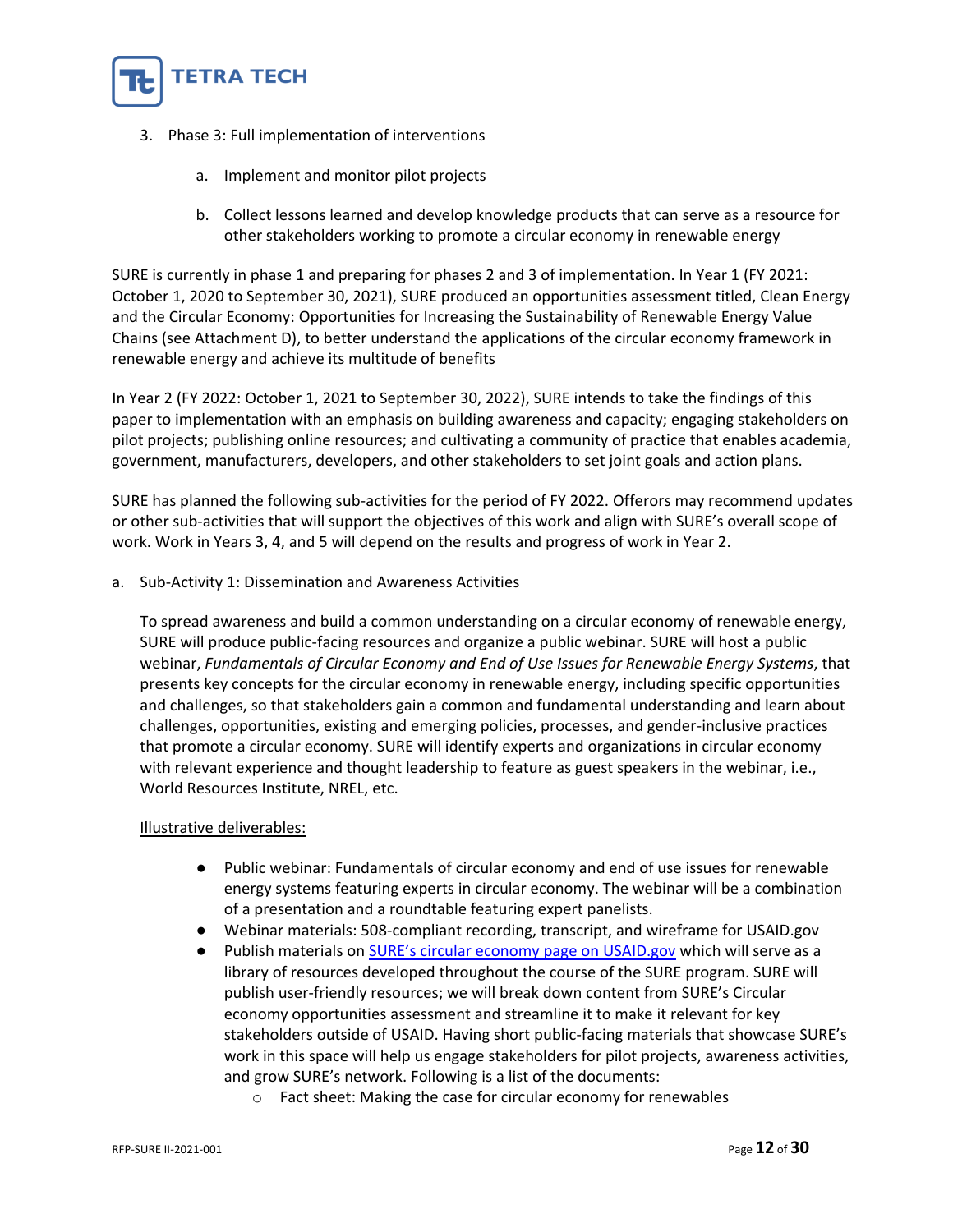

- o Fact sheet: Transition from a Linear Economy to a Circular Economy
- o Fact sheet: Emerging Policies, Legislation, and Regulatory Frameworks to Cultivate a Circular Economy
- o Fact sheet: Gender equality in a circular economy
- Internal talking points document for USAID that articulate how promoting a circular economy in USAID partner countries can help secure America and its allies' long-term supply chain and stem price shocks of critical metals needed in clean energy equipment.
- Dissemination and outreach strategy, which will include speaking opportunities at external events.
- Outreach materials for USAID Missions, e.g., a fact sheet and slide deck
- Climatelinks and other articles on trends and best practices, and SURE's circular economy offering.
- Circular economy menu of services for USAID Missions, bureaus, or independent offices.
- b. Sub-Activity 2: Workshop for USAID Missions

SURE will organize one workshop that allows SURE and USAID Missions to engage in a more in-depth discussion on end-of-use renewable energy systems issues and identify opportunities for pilot projects in USAID partner countries.

# Illustrative deliverables:

- Workshop and relevant materials
- c. Sub-Activity 3: Circular Economy Training for USAID Energy Officers

USAID's Center for Environment, Energy and Infrastructure (EEI) hosts annual energy trainings for USAID officers and specialists. In the Spring of 2022, SURE will work with the USAID Circular Economy Task Lead to deliver a training on circular economy models, principles, and approaches. The training will help harmonize relevant definitions within the agency and help staff apply the circular economy framework to address supply chain, environmental, and climate risks. Staff will also learn current trends, good practices and potential interventions/pilots. SURE will design a hands-on learning experience that will allow participants to work through different circular economy scenarios with clear outcomes. The training will encourage systems-oriented thinking that will help shift a "take-makedispose" approach to one that has multiple opportunities for "return cycles" or "loops."

# Illustrative deliverables:

- Training materials
- d. Sub-Activity 4: Integration of Circular Economy as a Cross-Cutting Framework

Circular economy is a cross-cutting theme and should be integrated with work related to energy planning, grid integration, renewable energy auctions, climate change, energy efficiency, and promoting inclusion, diversity, and gender equality in the energy sector. The Subcontractor, with support from SURE's circular economy team, will enter into conversations with USAID and SURE task leads on how to best integrate the circular economy framework into other SURE themes and domains, such as procurement and gender equality strategies.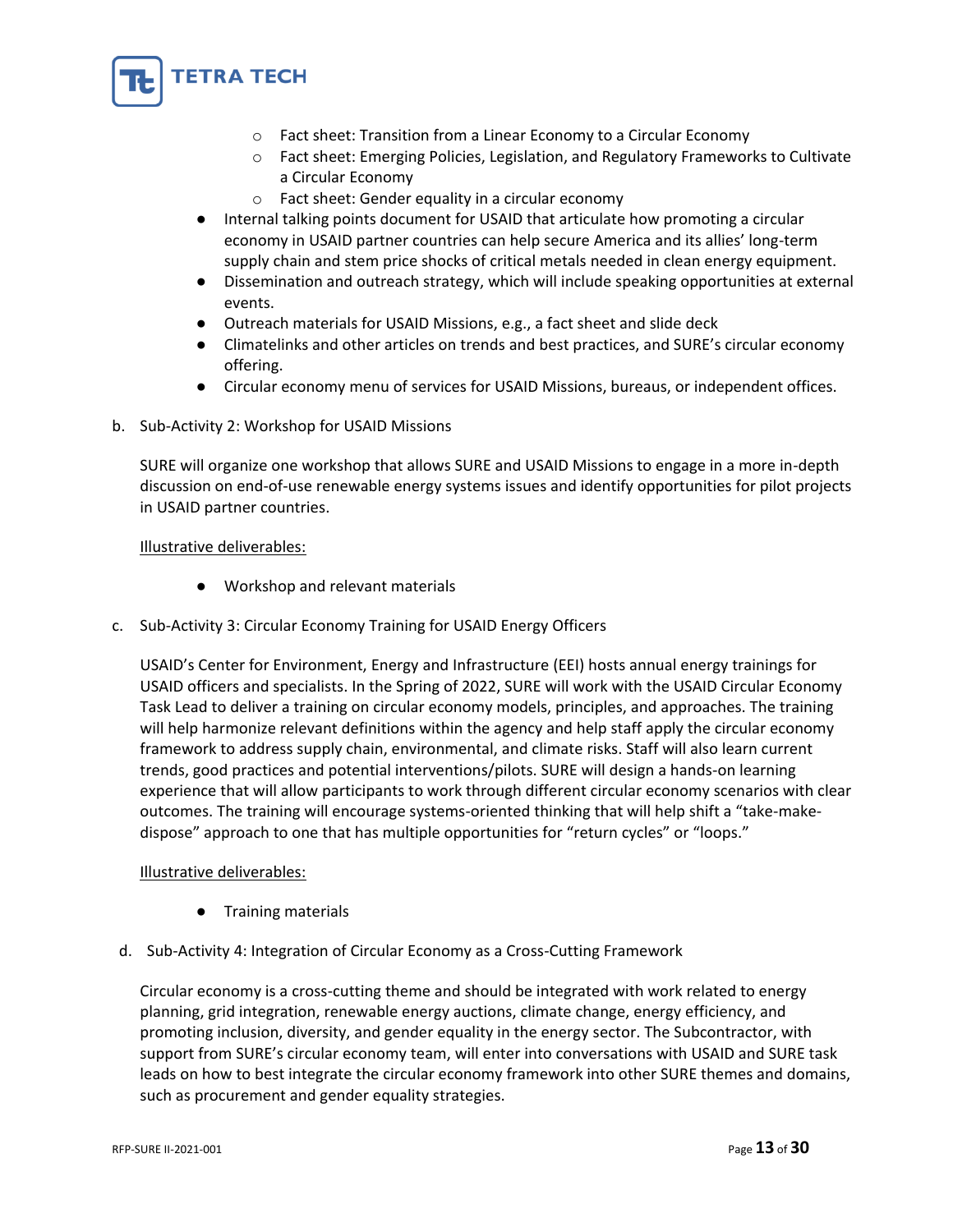

# Illustrative deliverables:

● Fact sheets for USAID Missions on integrating circular economy into a maximum of two SURE tasks i.e. strategic energy planning, renewable energy procurement, grid integration, or other cross-cutting themes (gender, climate change, and energy efficiency)

# e. Sub-Activity 5: Preparation of Pilot Projects

SURE will engage private sector organizations, energy associations, and other potential funders to explore interest in co-funding pilot projects through the SURE Innovation Fund. We will explore cooperation as appropriate and collectively identify funding sources. Based on the findings of the opportunities assessment, SURE identified the following pilot projects:

- Identify partner countries requiring interventions using data on installed renewable energy capacity and average lifetimes.
- Identify and convene stakeholders, assess risks, and develop a shared vision and roadmap with local partners that meets the needs of communities, the private sector, and the planet. To spark a paradigm shift from a linear to a circular economy, USAID must increase awareness among stakeholders, including those from the waste management sector, and build institutional capacity.
- Support the addition of circular economy considerations in renewable energy procurements and develop standards across the supply chain and research that informs future designs, interventions, policies, and private sector initiatives.
- Incentivize private industry to invest in recycling, repair, or reuse which are currently limited due to market conditions and regulatory barriers. This can be done through a USAID-funded grant for a pilot project, prize, or challenge.
- Develop tools, resources, and training that help promote an inclusive and safe circular economy industry. USAID can help upskill workers in equipment triaging, repurposing, dismantling, recycling, and safe disposal while reenforcing health and safety standards.
- Conduct risk assessments for hazardous materials, map stakeholders and develop an engagement strategy, help develop regulatory frameworks, and create training, tools, and resources.
- Support the development of standards to promote and ensure the quality, performance, safety, and technical viability of reused and refurbished products to encourage the orderly development of a high-quality market.
- Conduct cost-benefit analyses to form a strong business case for a circular economy, encouraging greater private sector uptake.

Illustrative deliverables:

- Engagement strategy for potential partners and co-funders of pilot projects o Identification and prioritization of potential pilot projects.
- Two-pager for potential partners that outlines benefits of taking part in a pilot project.
- Pilot project preparation documents: pilot project scope of work and budget

# 4. Illustrative Indicators

● Number of people trained in clean energy, as supported by USG assistance (12-1)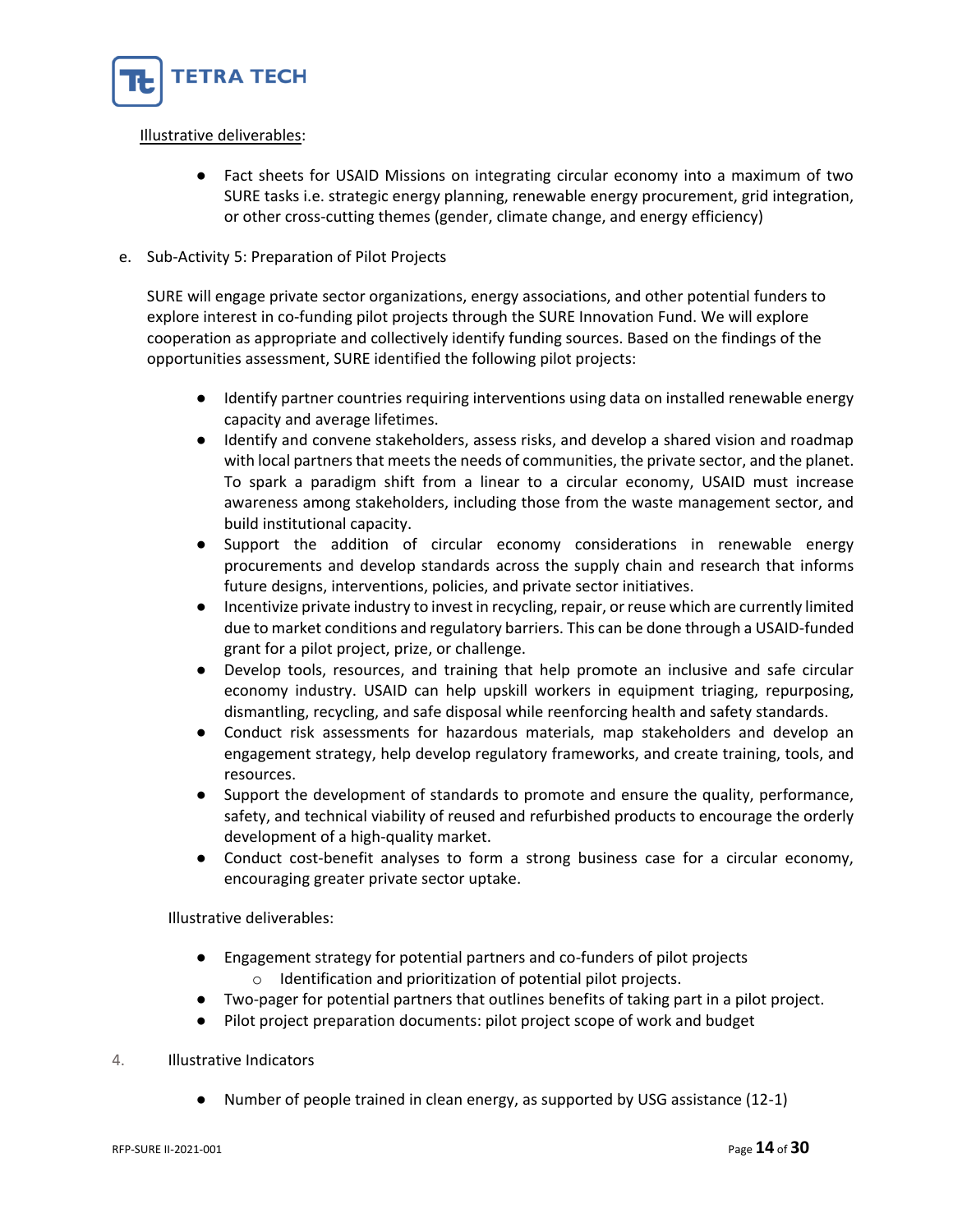

- Number of institutions with improved capacity to address clean energy issues, as supported by USG assistance (12-2)
- Number of laws, policies, regulations or standards addressing clean energy formally proposed, adopted or implemented, as supported by USG assistance (12-3)
- Amount of investment mobilized (in USD) for clean energy, as supported by USG assistance (12-4)
- Clean energy generation capacity supported by USG assistance that has achieved financial closure (12-5)
- Projected greenhouse gas (GHG) emissions reduced or avoided through 2030 from adopted laws, policies, regulations, or technologies related to clean energy, as supported by USG assistance (12-7)
- Number of tools proposed, developed, adopted, implemented (custom)
- 5. Timeline of Activities

SURE operates based on the U.S. federal government's fiscal year (FY) which runs from October 1 of one calendar year through September 30 of the next. The table below provides an illustrative timeline of activities in FY 2022.

| Sub-Activity                                                                    | Q1 | Q <sub>2</sub> | Q3 | Q4 |
|---------------------------------------------------------------------------------|----|----------------|----|----|
| Sub-Activity 1: Dissemination and awareness<br>activities                       |    |                |    |    |
| Sub-Activity 2: Workshop for USAID Missions                                     |    |                |    |    |
| Sub-Activity 3: Training                                                        |    |                |    |    |
| Sub-Activity 4: Integration of circular economy<br>as a cross-cutting framework |    |                |    |    |
| Sub-Activity 5: Preparation of pilot projects                                   |    |                |    |    |

Note: Q1: October to December; Q2: January to March; Q3: April to June; Q4: July to September

# 6. Staffing

a. Task Lead and Supporting Staff Experience

The Subcontractor is encouraged to propose staff with significant experience in the nexus of circular economy and renewable energy in [USAID partner countries.](https://www.usaid.gov/where-we-work) Experience in best practice countries such as European Union member countries is valued.

The Subcontractor shall propose a Task Lead with a minimum of 5 years' experience in the circular economy, with a minimum of 3 years' experience in designing, planning, implementing, supporting work related to the electricity sector. (The 3 years can be part of the 5 years of overall experience in circular economy).

- b. Staff Qualifications and Evaluation Criteria
	- Bachelor's Degree in a related field required. Graduate degree in renewable energy, power systems, energy policy, sustainability, environmental management, or related field is preferred.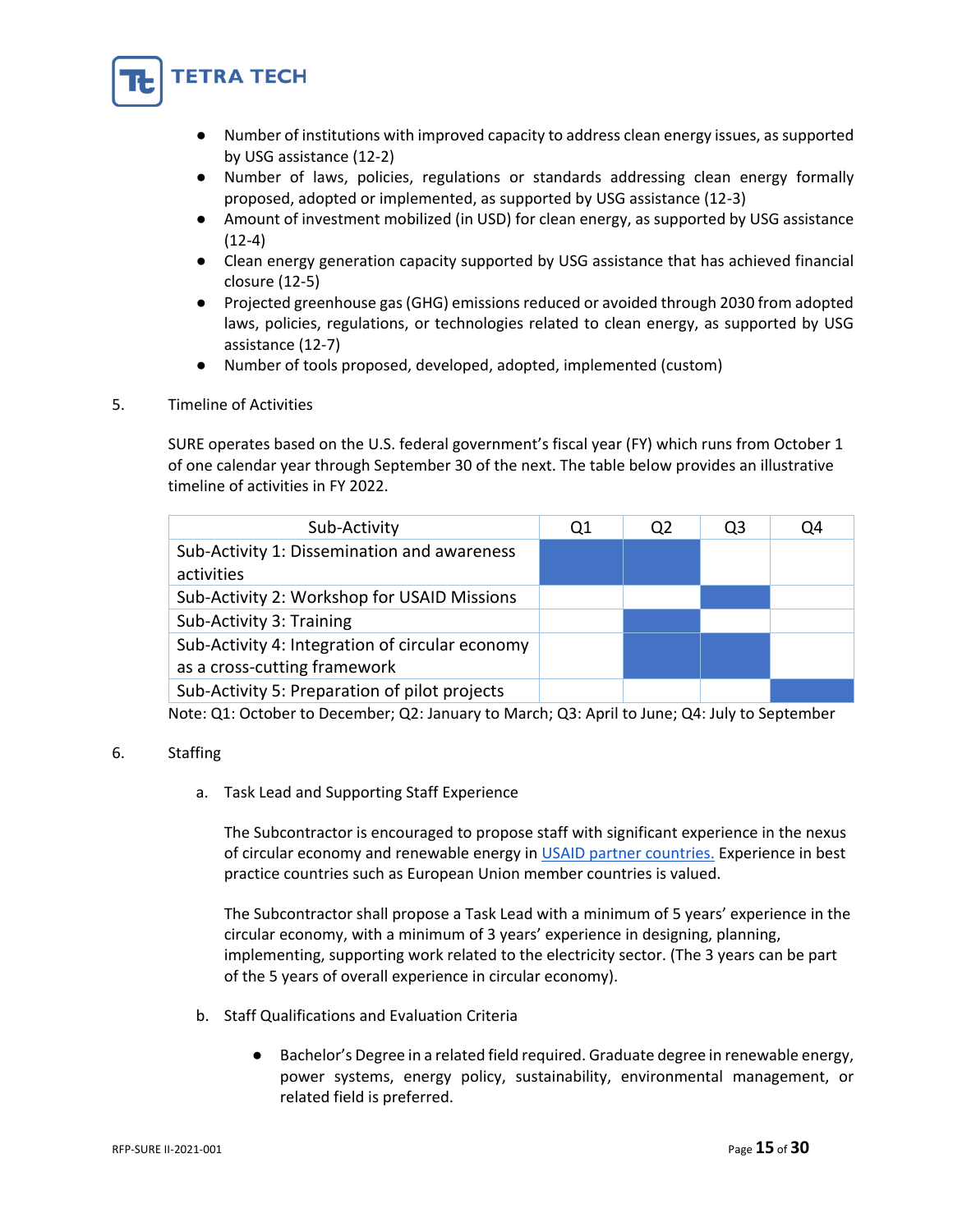

- Experience working with donor and multilateral organizations and in the international development sector is preferred.
- Excellent oral and written communication skills in English is required. Additional language skills are preferred.
- Proven track record preparing reports and technical studies in international development or renewable energy for power generation is preferred.
- International experience in the preparation and execution of projects related to renewable energy and/or circular economy is preferred.
- Strong organizational and interpersonal skills is required.
- Strong network in the circular economy field, renewable energy sector, waste sector is preferred.
- Willing and able to travel internationally.
- 7. Diversity and Inclusion

**FETRA TECH** 

- a. Tetra Tech employees, consultants and subcontractors reflect the diversity of the communities in which we work and live. This gives us a better understanding of our clients' needs and how to work with counterparts to implement successful programs. Tetra Tech's commitment to diversity and inclusion includes recruiting and retaining staff from diverse backgrounds and experiences, creating awareness of diversity issues and benefits, creating opportunities to subcontract to small and women and minority-owned businesses, and fostering a supportive environment where inclusivity is expected and prioritized.
- b. For more information regarding Integrating Gender Equality and Female Empowerment in USAID's Program, see ADS Chapter 205 - [Integrating Gender Equality and Female](https://nam10.safelinks.protection.outlook.com/?url=https%3A%2F%2Fwww.usaid.gov%2Fsites%2Fdefault%2Ffiles%2Fdocuments%2F205.pdf&data=04%7C01%7CJeannelle.Blanchard%40tetratech.com%7C9664362d4efe443c769408d9be4db62d%7Ca40fe4baabc748fe8792b43889936400%7C0%7C0%7C637750063254186426%7CUnknown%7CTWFpbGZsb3d8eyJWIjoiMC4wLjAwMDAiLCJQIjoiV2luMzIiLCJBTiI6Ik1haWwiLCJXVCI6Mn0%3D%7C3000&sdata=T2j5E1gYZrwoMpuiYfRq3mrTe%2FSJZxk6Rkj85zvPq%2BU%3D&reserved=0)  [Empowerment in USAID's Program Cycle](https://nam10.safelinks.protection.outlook.com/?url=https%3A%2F%2Fwww.usaid.gov%2Fsites%2Fdefault%2Ffiles%2Fdocuments%2F205.pdf&data=04%7C01%7CJeannelle.Blanchard%40tetratech.com%7C9664362d4efe443c769408d9be4db62d%7Ca40fe4baabc748fe8792b43889936400%7C0%7C0%7C637750063254186426%7CUnknown%7CTWFpbGZsb3d8eyJWIjoiMC4wLjAwMDAiLCJQIjoiV2luMzIiLCJBTiI6Ik1haWwiLCJXVCI6Mn0%3D%7C3000&sdata=T2j5E1gYZrwoMpuiYfRq3mrTe%2FSJZxk6Rkj85zvPq%2BU%3D&reserved=0) and USAID's [2020 Gender Equality and Women's](https://www.usaid.gov/sites/default/files/documents/USAID_GenderEquality_Policy_MT_WEB_single_508.pdf)  [Empowerment](https://www.usaid.gov/sites/default/files/documents/USAID_GenderEquality_Policy_MT_WEB_single_508.pdf) Policy.
- c. Offerors are expected to describe how diversity and inclusion considerations will be incorporated into subcontract management and implementation.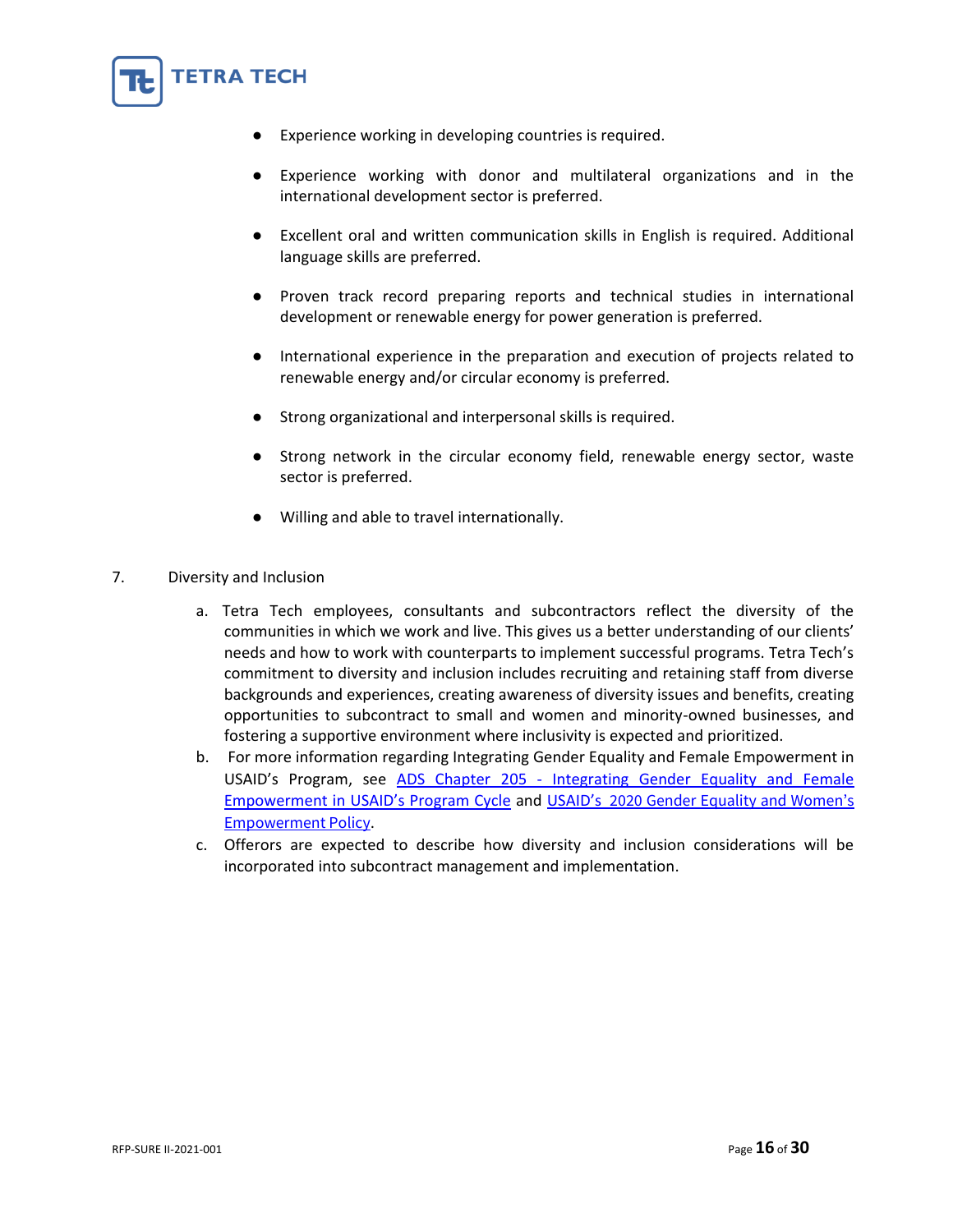

# <span id="page-16-0"></span>**ATTACHMENT B – DETAILED BUDGET**

# **PROPOSED DETAILED BUDGET**

Proposed budget is in Time and Material based on the attached Excel file titled "RFP-SURE II-2021-001 Attachment B Budget Template and Labor Categories Amendment 01.xlsx<sup>"</sup>.

Prices must be quoted in USD and must be valid for 30 days, and account for ALL remuneration, per diem, travel, communications, report reproduction and other out-of-pocket expenses, taxes and other costs, but including the VAT tax that may have originated in the country where services are provided. On this basis Tetra Tech will issue a **Time and Material Subcontract**, and payment shall be based upon acceptance of services and deliverables described in the Attachment A.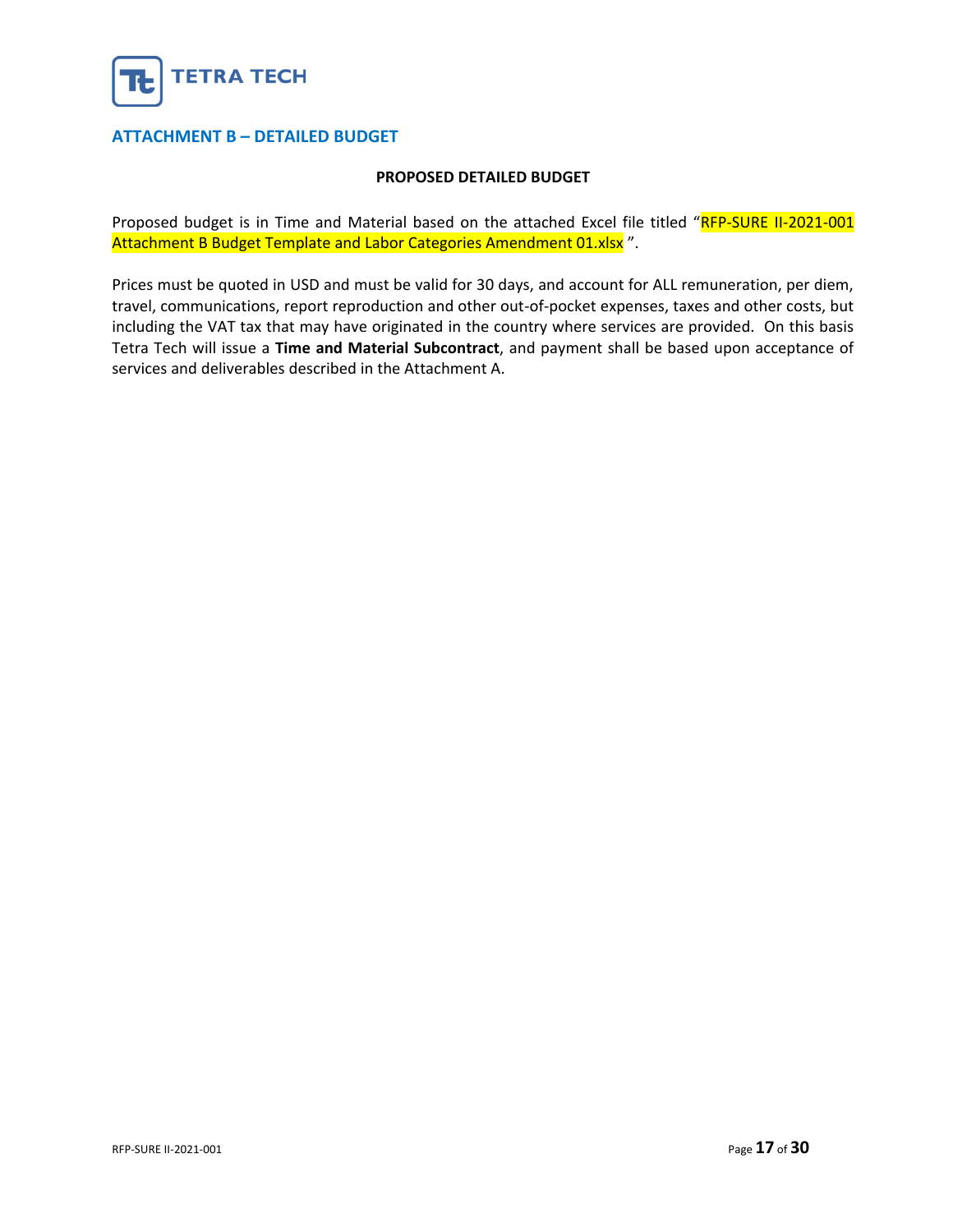

# <span id="page-17-0"></span>**ATTACHMENT C – REPRESENTATIONS AND CERTIFICATIONS**

#### **Offeror Representations and Certifications**

#### **1. Organizational Conflict of Interest Representation**

The Offeror represents, to the best of its knowledge and belief, that this award:

does [ ] or does not [ ] involve an organizational conflict of interest.

*Please see FAR 52.209-8 for further explanation.*

# **2. Data Universal Numbering System (DUNS) Number** *(required if cost proposal is more than USD \$30,000)*

|  |  |  |  |  |  |  |  |  |  |  | (please use one box per number or dash) |
|--|--|--|--|--|--|--|--|--|--|--|-----------------------------------------|
|--|--|--|--|--|--|--|--|--|--|--|-----------------------------------------|

#### **3. Source and Nationality of Goods and Commodities**

- (i) This is to certify that the Offeror is:
	- a. an individual who is a citizen or legal resident of  $\blacksquare$
	- b. a corporation of partnership organized under the laws of
	- c. a controlled foreign corporation of which more than 50% of the total combined voting power of all classes of stock is owned by United States shareholders; or
	- d. a joint venture or incorporated association consisting entirely of individuals, partnerships or corporations. If so, please describe separately the citizenship or legal status of the individuals, the legal status of the partnership or corporations, and the percentage (%) of voting power of the corporations.
- (ii) This is to certify that the **Source** (the country from which a commodity is to be shipped from) of the Equipment to be supplied under this Order is:



# *name of country or countries*

By signing below, the Offeror certifies that the representations and certifications made, and information provided herein, are accurate, current and complete.

Signature: Date Date

:

Name of and title of authorized signature: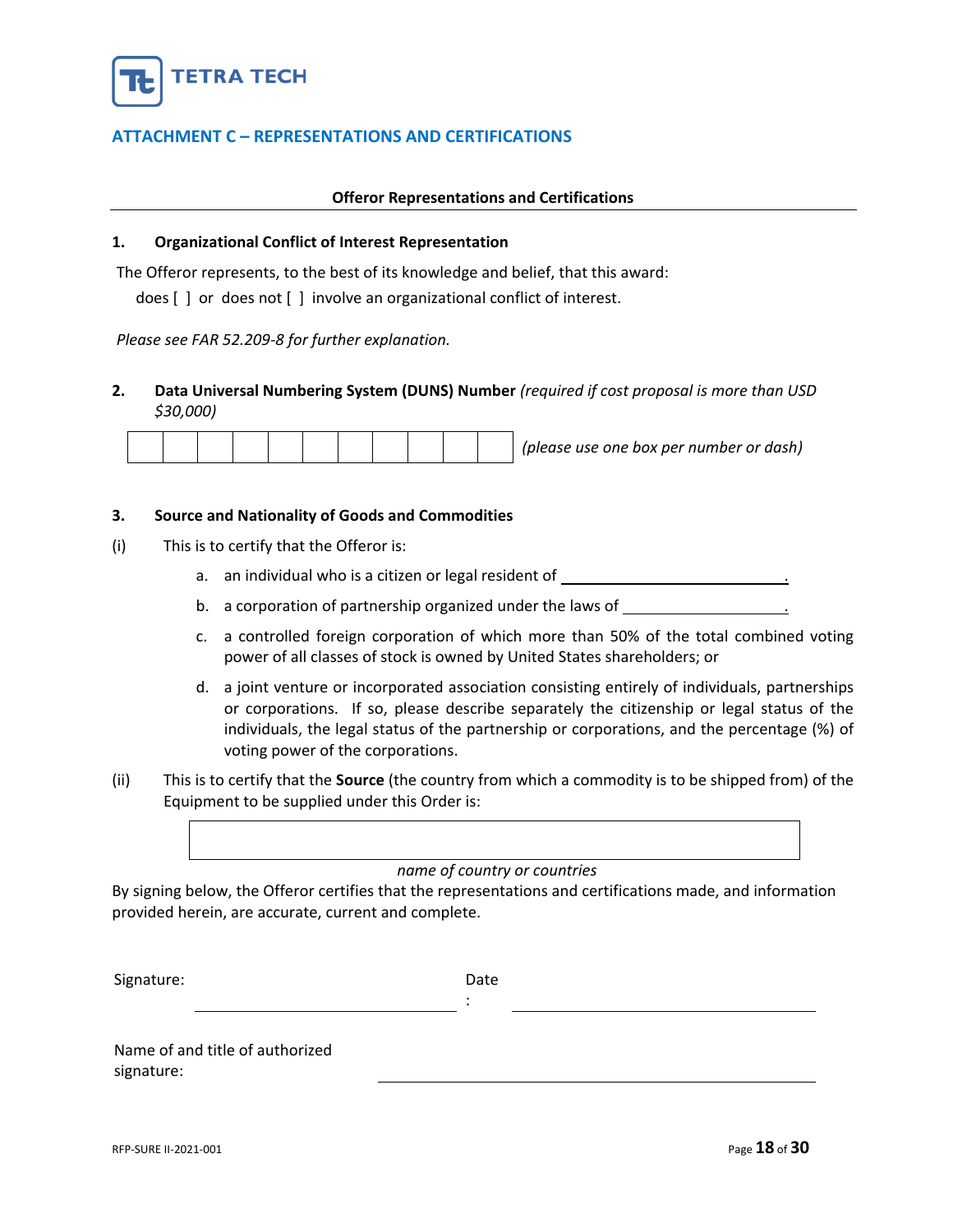

# <span id="page-18-0"></span>**ATTACHMENT D – OPPORTUNITIES ASSESSMENT**

See separate PDF file titled: Clean Energy and the Circular Economy: Opportunities for Increasing the [Sustainability of Renewable Energy Value Chains](https://pdf.usaid.gov/pdf_docs/PA00Z2KF.pdf)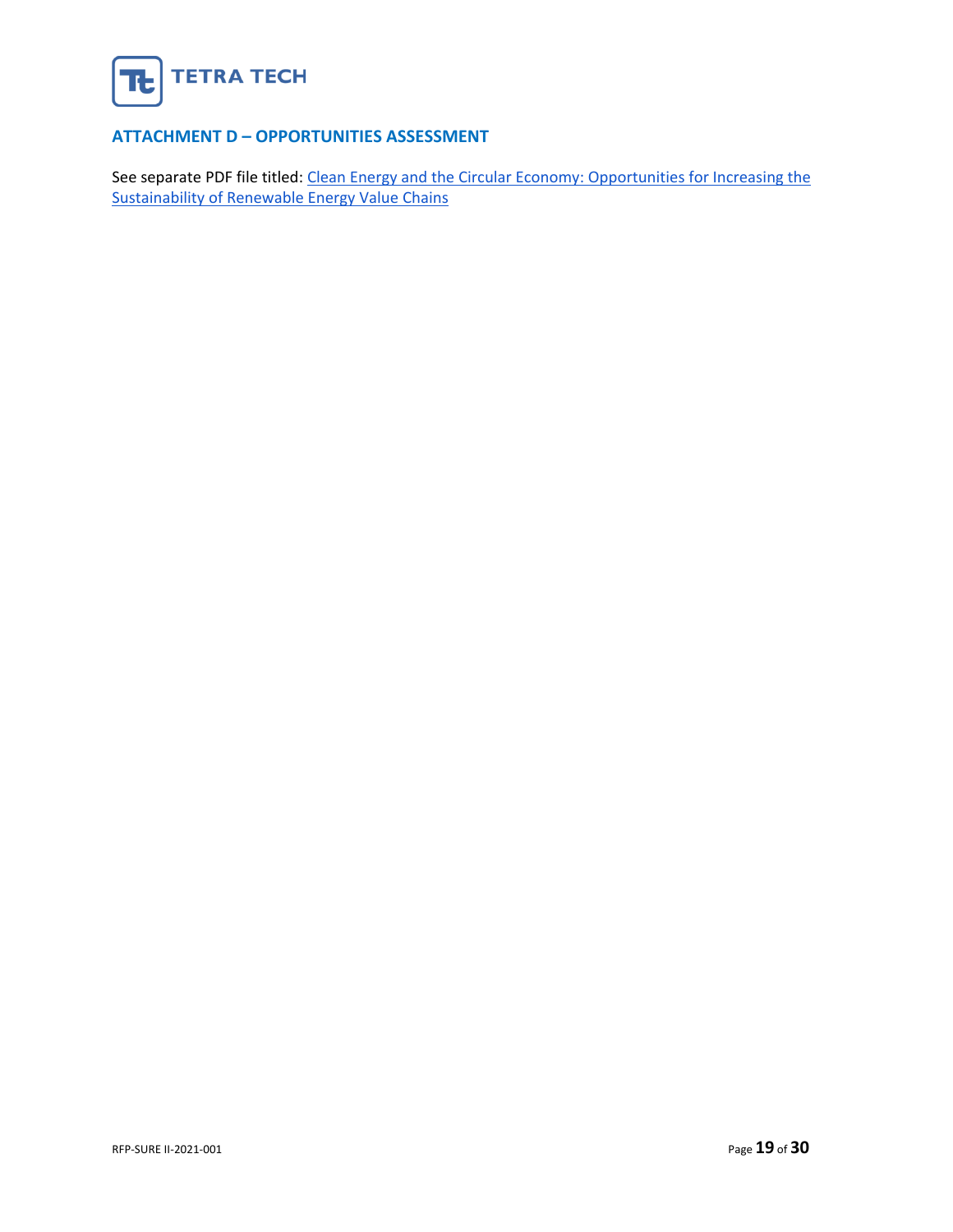

# <span id="page-19-0"></span>**ATTACHMENT E – QUESTIONS AND ANSWERS RESPONSE**

| <b>Questions and Answers Response</b> | : Issued January 5, 2022           |
|---------------------------------------|------------------------------------|
| Closing Date and Time                 | : January 27, 2022, at 5:00 PM EDT |

This attachment summarizes all written questions received from Offerors by the Questions and Answers deadline and provides the only official written response from Tetra Tech. Only the following written answers will be considered official and carry weight in the RFP process and subsequent evaluation. Any answers received outside the official channel, whether received verbally or in writing, from employees or representatives of Tetra Tech, or any other party, are not and will not be considered official responses regarding this RFP.

#### **A. Price**

# *1.* **ATTACHMENT B – DETAILED BUDGET**:

*SURE's circular economy track is planned for 5 years. The tender looks for a "strategic partner" for the whole period; however, it requests offerors to comment in detail on budget year 2 (FY 2022, which ends in September 2022), while providing only high-level comments with the budget for years 3–5. Because the activities for years 3–5 will depend on the developments in year 2, what are the offeror's expectations on how budgeting should be conducted for years 3–5?*

# **Tetra Tech Response 1**:

Offerors should present a strategy to achieve SURE's circular economy objectives with activities planned for FY 2022 to FY 2025 to achieve the desired results. These activities should include those identified by SURE and proposed by Offerors as well as the staff needed to implement these activities. As stated in the RFP, prices must be quoted in U.S. dollars (USD) and must be valid for 30 days, and account for ALL remuneration, per diem, travel, communications, report reproduction and other out-of-pocket expenses, taxes and other costs, including the value-added tax (VAT) that may originate in the country where services are provided. On this basis, Tetra Tech will issue a Time and Materials subcontract, and payment will be based upon acceptance of services and deliverables described in Attachment B – Detailed Budget.

*2. Are there any labor rate caps applicable for this work? If there are, can you please advise what those rate caps are?*

# **Tetra Tech Response 2:**

There are no labor rate caps applicable for this work. Labor rates quoted in the proposal shall be fully burdened with all indirect costs, taxes, and fees (if any), on a Time and Materials basis.

*3. Can Tetra Tech provide an estimated cost ceiling or level of effort for this subcontract?*

# **Tetra Tech Response 3:**

The SURE project is a five-year contract (2020-2025). The final subcontract ceiling price and associated level of effort will depend on a number of factors including demand from USAID partner countries, available funding, and the nature of the pilot projects. Therefore, offerors should price as follows: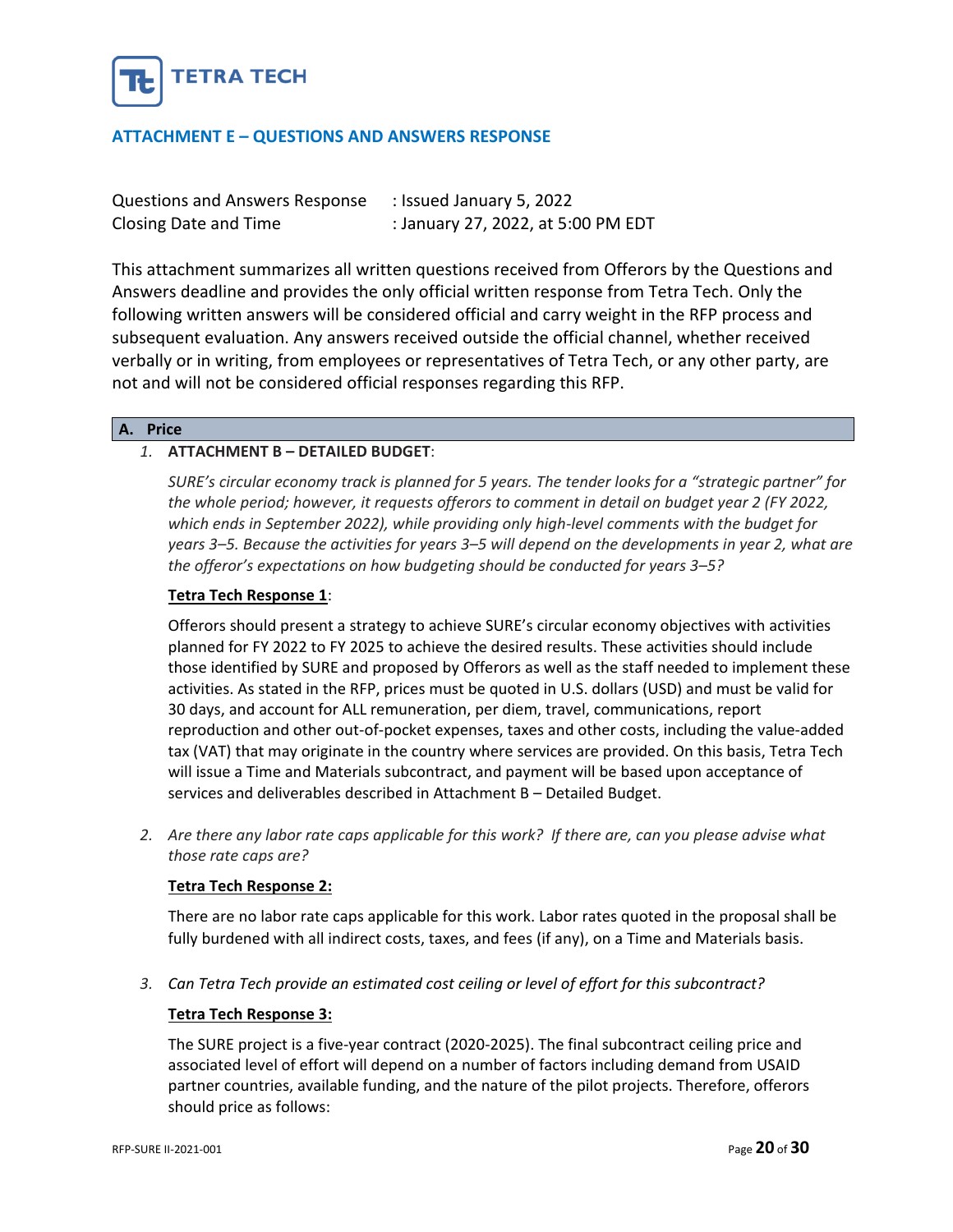

- Activities prescribed in the scope of work for FY 2022 and additional activities proposed by Offerors;
- Activities from FY 2023 to FY 2025 assuming a similar level of effort as FY 2022; and
- Three pilot projects not to exceed \$250,000 for each pilot, including design and implementation.

The final subcontract ceiling price will be adjusted based on discussions and any resulting scope changes during negotiations with Tetra Tech and will be subject to approval by USAID.

*4. Attachment B (page 17) does not include a format or labor category details as referenced elsewhere in the RFP. Will Tetra Tech please confirm that Offerors may propose their own labor categories and requirements?*

# **Tetra Tech Response 4**:

The format and labor category details are in a separate Microsoft Excel file with the file name, RFP-SURE II-2021-001 Attachment B Budget Template and Labor Categories Amendment 01.xlsx. Offerors should use the labor categories included in this file.

*5. Will Tetra Tech please clarify if there is a desired budget ceiling or range for this activity?*

# **Tetra Tech Response 5:**

See Tetra Tech Response 3 in section A of this attachment.

*6. Since the technical approach is to include only strategic, high-level activities for phases 2 and 3 (per page 5), how should the financial proposal look for those years? Could the budget be modified in the future based on the results and progress of work in Year 2 of SURE and on the number, size, scope, location, etc. of selected pilot projects?*

# **Tetra Tech Response 6:**

Given that Offerors are asked to provide a high-level work plan for FY 2023 to FY 2025, the budget for that planning period will be updated in the future to adjust for the results and progress of work in FY 2022.

# **B. Technical**

*1.* **Timeline: "October to December":** *Assume the timeline a bit delayed and starts in 2022, correct?*

# **Tetra Tech Response 1**:

The timeline is correct. SURE has implemented "Sub-Activity 1: Dissemination and awareness activities" in Q1 FY 2022 (October 2021 to December 2021) and will continue that work in Q2 (January 2022 to March 2022).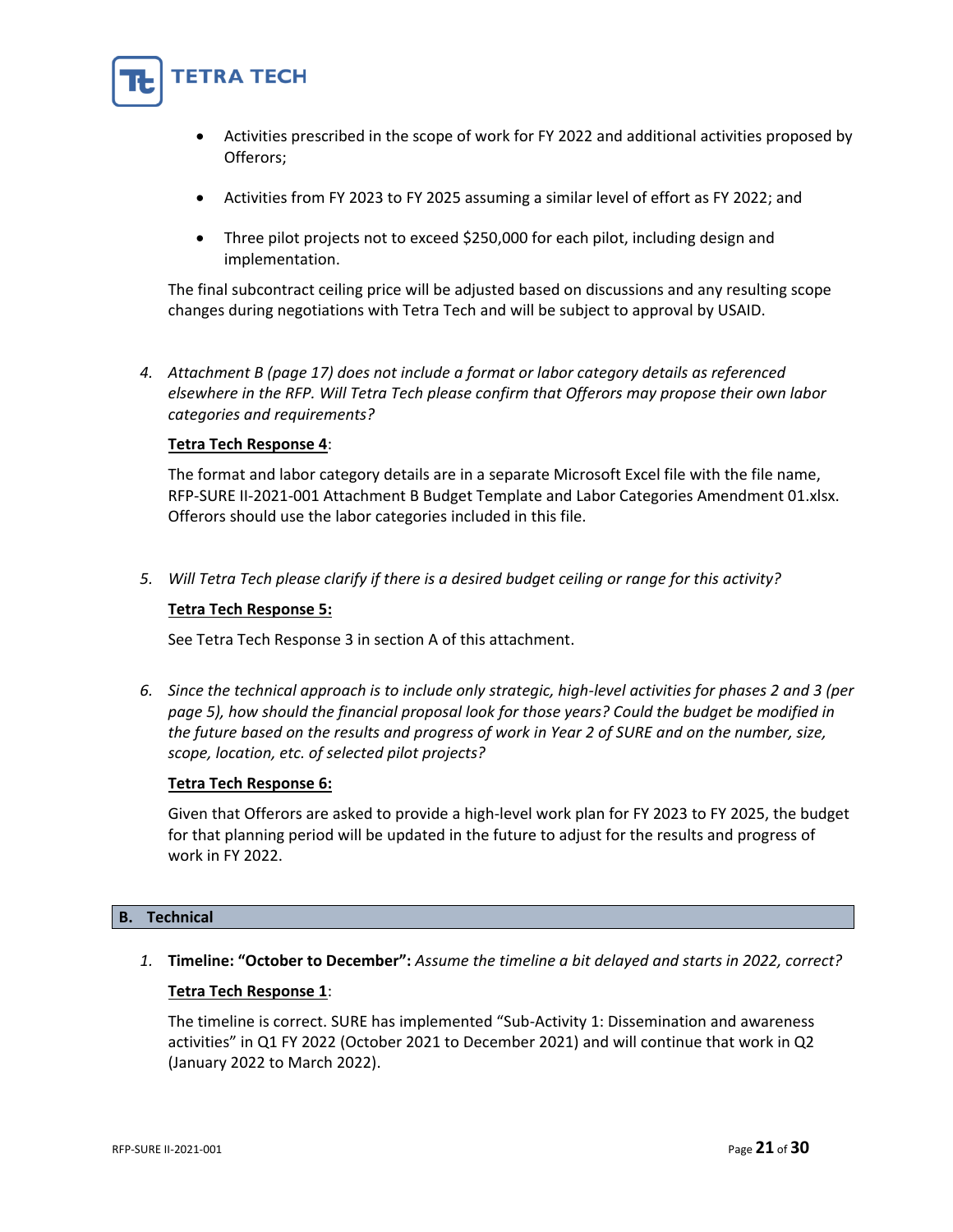

*2.* **Objectives, 3. Activities Scope:** *The use of the word "illustrative" for describing objectives/results and indicators – does it mean that the SURE project does not yet have a KPI/M&E framework and elaborating on it for the circular economy stream is part of the scope of work?*

# **Tetra Tech Response 2:**

[The SURE Year 1 Monitoring, Evaluation, and Learning Plan is available online.](https://pdf.usaid.gov/pdf_docs/PA00X695.pdf) While the SURE project has set performance indicators, the subcontractor will elaborate on specific objectives and results as they relate to the circular economy workstream.

*3.* **Objectives:** *One of SURE's objectives and priorities is the "increased capacity of USAID energy staff globally to apply the circular economy model and principles." Would the activities in FY 2022 to achieve this overall aim be seen as more general awareness raising on the circular economy topics or a more elaborate capacity-building would be envisioned already in FY 2022, e.g., to enable different USAID staff and teams to do safeguards refinement or procurement changes, etc.? Another objective is "Legislative measures and market mechanisms adopted to stimulate the development of recycling processes and high-quality waste materials, secondary markets and producer responsibility" – how does USAID and SURE define "market mechanisms"?*

# **Tetra Tech Response 3:**

In FY 2022, SURE aims to increase the capacity of USAID energy staff globally on the following topics:

- Key concepts of a circular economy framework and how it can be applied to end-of-use renewable energy equipment.
- Waste and circular economy–related definitions that promote a common understanding of key terms.
- Challenges and opportunities in transitioning from a linear to a circular economy for renewable energy equipment.
- Breakdown of parts and materials of solar panels, wind turbines, and battery storage systems.
- Application of a circular economy framework to common issues most pressing in USAID partner countries and circular economy intervention that could address these issues.
- Services offered by the SURE project that can support USAID Missions.
- Emerging trends in circular economy approaches that are applicable to the renewable energy sector.

Market mechanisms are defined as government policies and interventions (e.g., auctions, tax breaks, duty exemptions, incentive programs, financial incentives, or penalties) that influence the market and stimulate the development of recycling, repair, or reuse processes and high-quality waste materials, secondary markets, and producer responsibility.

*4.* **Activities Scope:** *SURE's work is phased in 3 phases – would you please clarify which phase FY 2022 falls into? Our assumption is that, depending on the phase, the major aims/priorities will*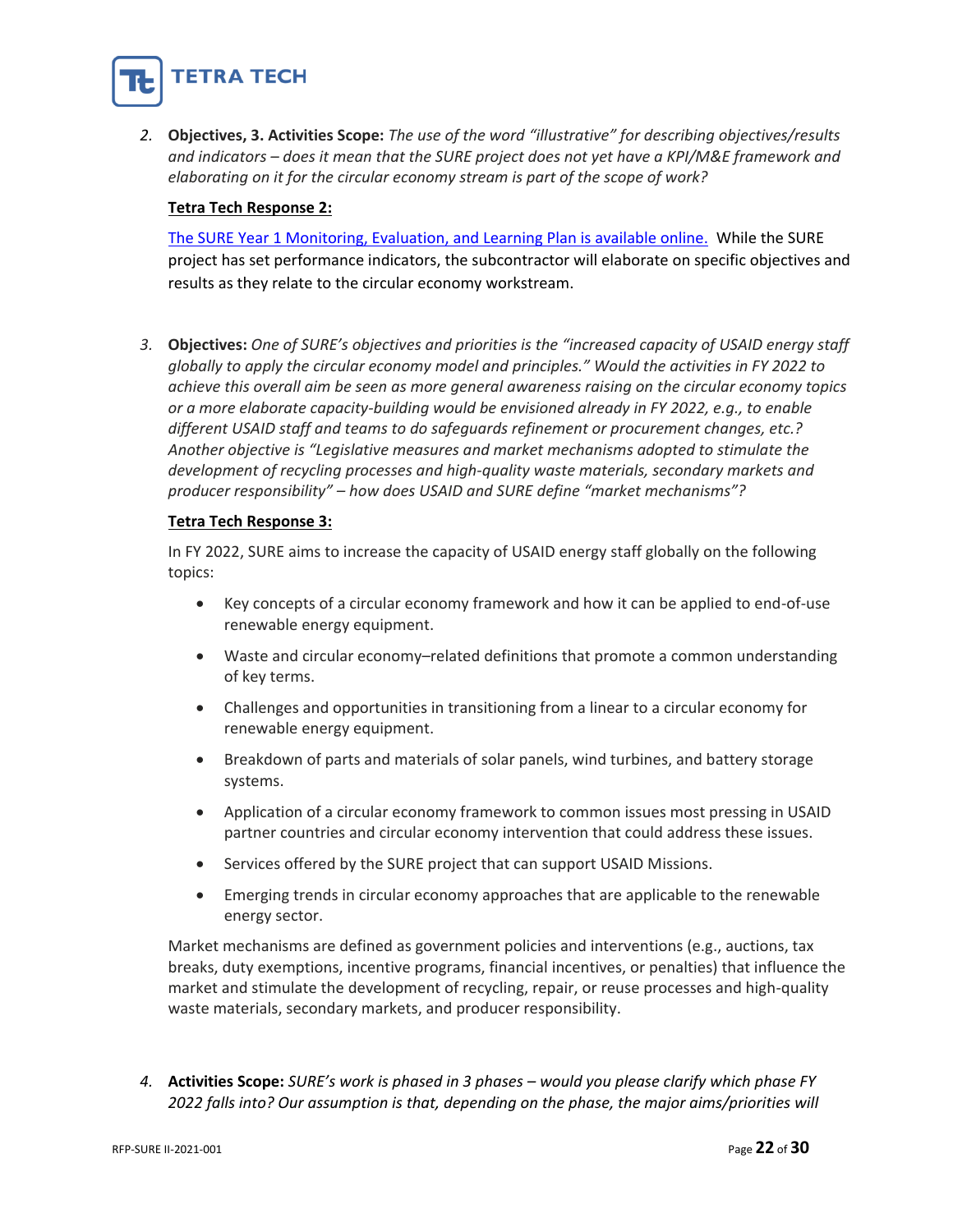

*differ. Or should the phases be considered to overlap over the years (e.g., since awareness raising which is phase 1 and pilot planning which is part of phase 2 are both expected in FY 2022)?* 

# **Tetra Tech Response 4:**

In FY 2022, SURE is implementing "Phase I: Identification and dissemination of opportunities for circular economy." SURE aims to begin "Phase 2: Identification and design of pilot projects and interventions in partner countries" in FY 2022 Q4 (July to September). In FY 2023 to FY 2025, SURE expects to be in Phase 2 and "Phase 3: Full implementation of interventions." SURE will be in regular conversations with USAID Missions and potential partners, and as a result will be continuously identifying and implementing pilot projects.

*5. What is the geographical scope for the 5 years? Should we imagine a global scope already for FY 2022 or is there is a phased approach and geographical focus also imagined/planned for? If yes, what is it?* 

*Do you have further guidance on what is meant by "detailed" vs. "high-level" feedback, as a distinction between FY 2022 and the next years of the planning period?*

# **Tetra Tech Response 5:**

The SURE project is a global mechanism that supports [USAID partner countries.](https://www.usaid.gov/where-we-work) SURE will work with the successful Offeror to identify and prioritize regions.

The work plan for FY 2022 must list planned activities in detail to provide clear guidance for implementation, whereas the work plan for FY 2023 to FY 2025 can provide a general idea of planned activities, given that work in this period is dependent on the results of work in FY 2022 and the demand-driven nature of the project. SURE responds to requests from USAID Missions that request technical assistance, advisory support, pilot project support, and other relevant work that is related to SURE's scope of work.

*6.* **Sub-Activity 1: Dissemination and Awareness Activities:** *Would the activities in FY 2022 to achieve this overall aim be seen as more general awareness raising on the circular economy topics or a more elaborate capacity-building would be envisioned already in FY 2022, e.g. to enable different USAID staff and teams to do safeguards refinement or procurement changes, etc.?*

# **Tetra Tech Response 6:**

In FY 2022, SURE aims to increase capacity of USAID energy staff globally on the following topics:

- Key concepts of a circular economy framework and how it can be applied to end-of-use renewable energy equipment.
- Waste and circular economy-related definitions that promote a common understanding of key terms.
- Understand the challenges and opportunities in transitioning from a linear to a circular economy for renewable energy equipment.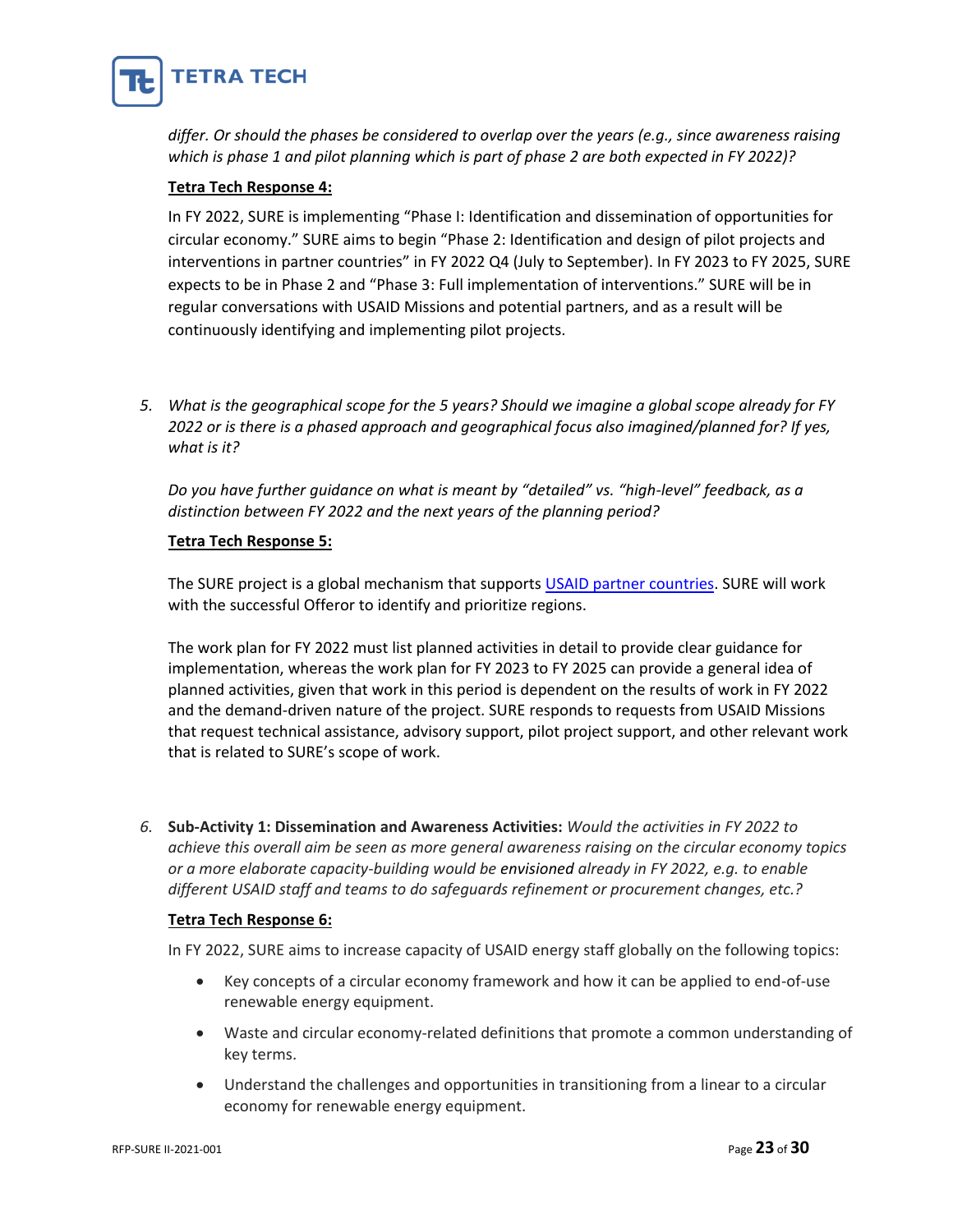

- Breakdown of parts and materials of solar panels, wind turbines, and battery storage systems.
- Application of a circular economy framework to common issues most pressing in USAID partner countries and circular economy intervention that could address these issues.
- Services offered by the SURE project that can support USAID Missions.
- Emerging trends in circular economy approaches that are applicable to the renewable energy sector.

More advanced training will be needed starting in FY 2023.

*7.* **Sub-Activity 2: Workshop for USAID Missions:** *Have some specific SURE and USAID missions already been identified? Have countries of priority been identified?*

# **Tetra Tech Response 7:**

The SURE project supports [USAID partner countries](https://www.usaid.gov/where-we-work) worldwide. SURE will work with the subcontractor to identify and prioritize regions.

*8.* **Sub-Activity 4:** *"Circular Economy Framework" refers to the one being created by this project – correct?*

# **Tetra Tech Response 8:**

SURE's opportunities assessment, "[Clean Energy and the Circular Economy,](https://pdf.usaid.gov/pdf_docs/PA00Z2KF.pdf)" refers to the circular economy framework. In a circular economy, parts and materials have multiple life cycles and reentry points into the market as they are systematically recovered, repaired, reused, refurbished, and remade into similar or other products. This framework changes how the industry approaches design to more easily and cost effectively facilitate earlier cycles before end of use and to make decommissioning and recovery more economical. It also reduces the need for resources as well as supply chain risks. This is distinct from the current "linear economy," as illustrated in Figure 1 on page 2 of SURE's opportunities assessment.

*9.* **Sub-Activity 4:** *"how to best integrate the circular economy framework into other SURE themes and domains, such as procurement and gender equality strategies."*

*"Fact sheets for USAID Missions on integrating circular economy into a maximum of two SURE tasks i.e. strategic energy planning, renewable energy procurement, grid integration, or other cross-cutting themes (gender, climate change, and energy efficiency)"*

*Is there a difference between "SURE themes and domains" and SURE tasks? How do they overlap?*

# **Tetra Tech Response 9:**

SURE tasks are as follows:

- Strategic energy planning;
- Competitive renewable energy procurement through auctions;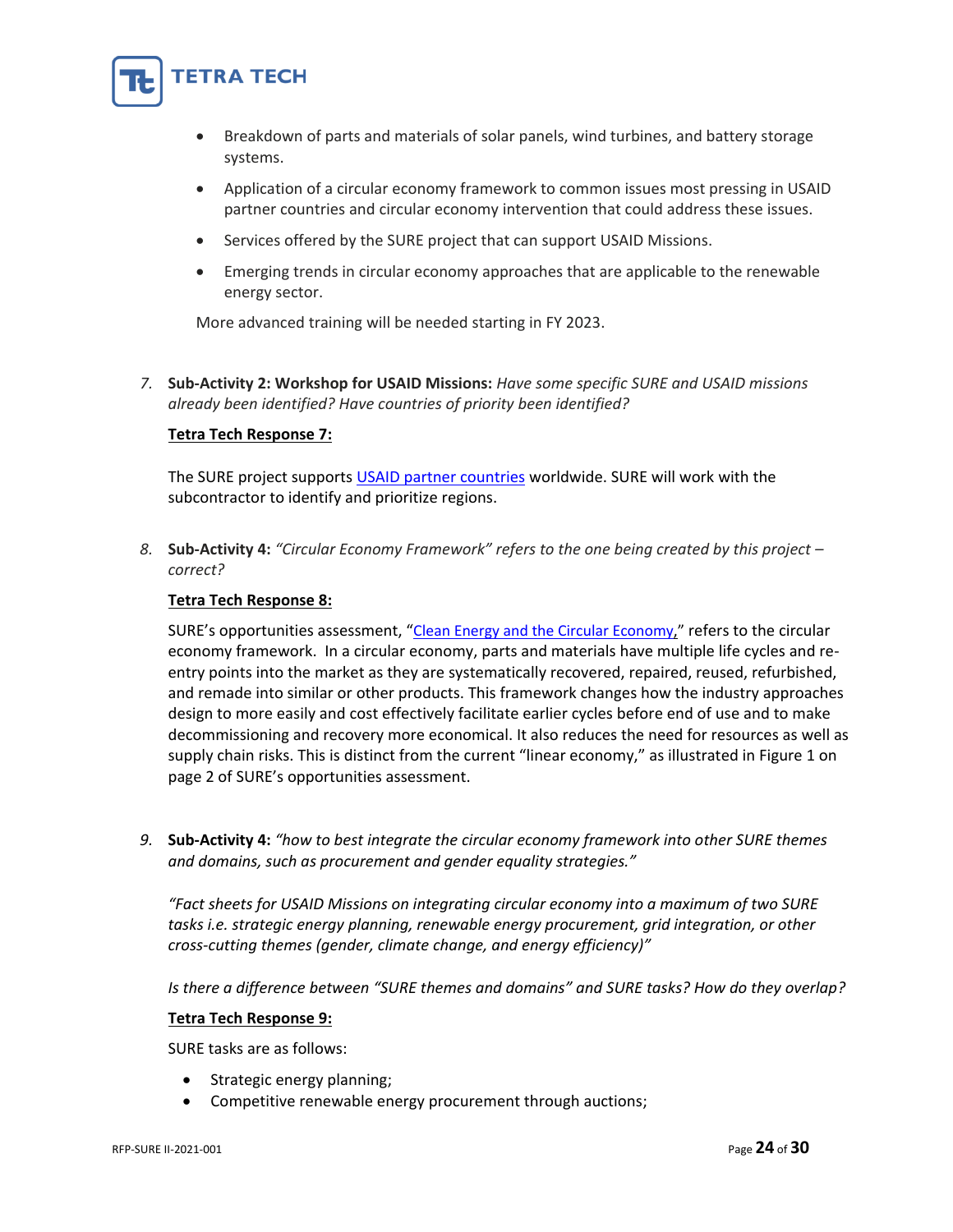

- Grid integration;
- Circular economy
- Knowledge management; and
- Innovation Fund.

SURE cross-cutting themes are as follows:

- Climate change;
- Gender equality;
- Energy efficiency; and
- Equity and inclusion.

More information is available at [www.usaid.gov/energy/sure.](http://www.usaid.gov/energy/sure)

10. **Sub-Activity 5:** *How many of the identified pilot projects can/need to be developed/planned for, approximately? Are you looking at focusing on breadth or depth? Many small pilots ranging different areas of activity or 1-2 larger concerted efforts on one theme/area? This depends on size of budget too, and will affect size of project.*

# **Tetra Tech Response 10:**

The number of pilot projects will depend on a number of factors including funding and demand. The subcontractor will work with the SURE core team as well as the USAID Contracting Officer Representative (COR) and alternate COR to identify USAID Missions interested in designing, funding, and implementing pilot projects in USAID partner countries. While the subcontractor will provide technical assistance to design and implement these pilot projects, their breadth and depth are demand-driven, making them and other follow-on activities country-led and country owned. See pilot project and travel assumptions in Tetra Tech Response 13 in Section B of this attachment.

*11.* **Sub-Activity 5:** *Shouldn't we include activities to engage with the potential partners such as 1-1 meetings with main stakeholders and/or webinar/workshop?*

# **Tetra Tech Response 11:**

The engagement strategy for potential partners and co-funders of pilot projects should outline all activities to engage with potential partners.

- 12. **Illustrative Indicators:** *What is the ballpark aimed at for each of these indicators? Is this preestimation known or part of the project is to define this ballpark?*
	- *Number of people trained in clean energy, as supported by USG assistance (12-1 )*
	- *Number of institutions with improved capacity to address clean energy issues, as supported by USG assistance (12-2)*
	- *Number of laws, policies, regulations or standards addressing clean energy formally proposed, adopted or implemented, as supported by USG assistance (12-3)*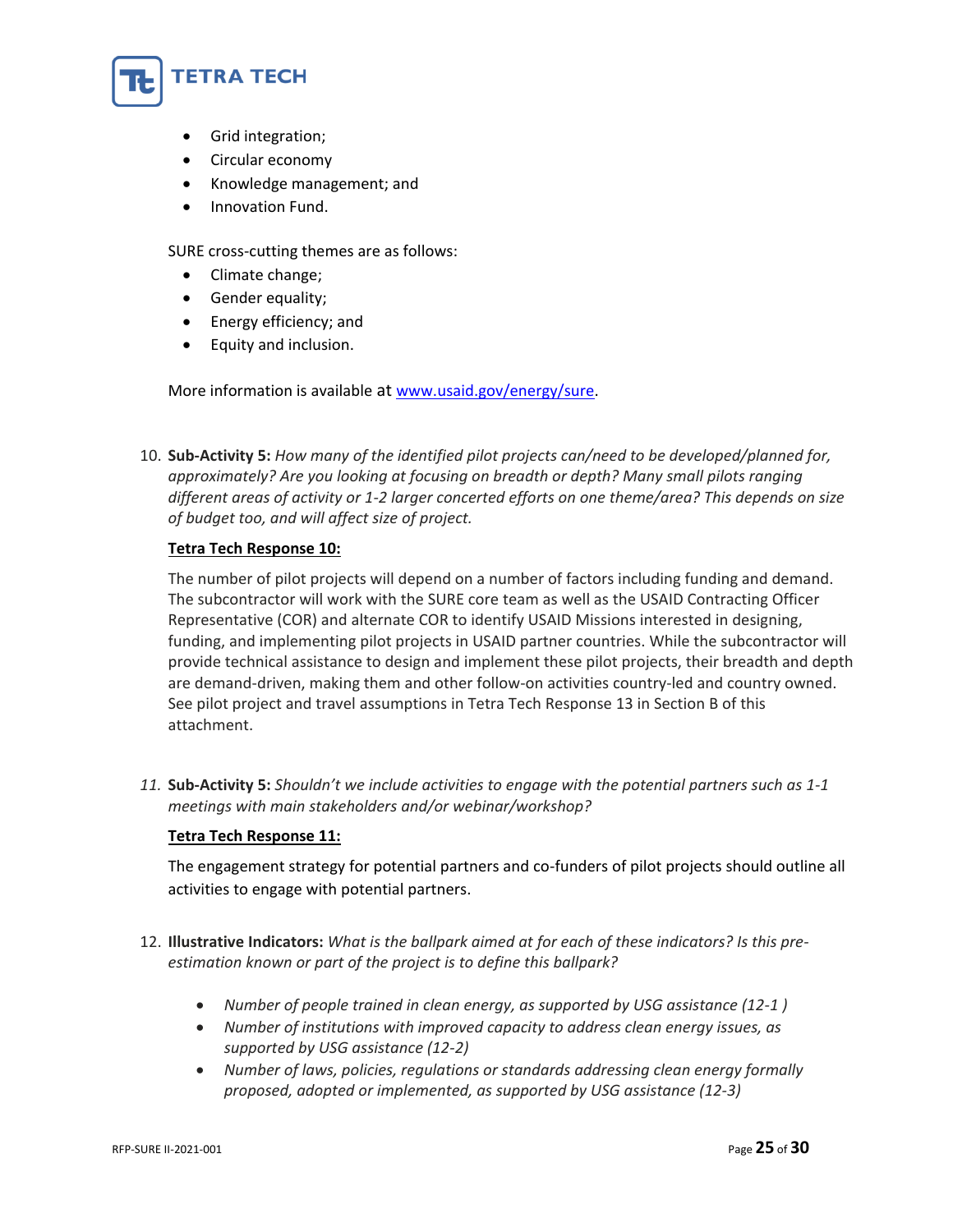

- *Amount of investment mobilized (in USD) for clean energy, as supported by USG assistance (12-4)*
- *Clean energy generation capacity supported by USG assistance that has achieved financial closure (12-5)*
- *Projected greenhouse gas (GHG) emissions reduced or avoided through 2030 from adopted laws, policies, regulations, or technologies related to clean energy, as supported by USG assistance (12-7)*
- *Number of tools proposed, developed, adopted, implemented (custom)*

# **Tetra Tech Response 12:**

The subcontractor will work with the SURE core leadership team and the MEL specialist to determine specific targets for indicators for each fiscal year. The targets will be set in SURE's monitoring, evaluation and learning (MEL) plan. The year 1 annual targets can be found in Annex A - Performance Indicator Summary Table of **[SURE's Year 1 MEL plan](https://pdf.usaid.gov/pdf_docs/PA00X695.pdf)**.

*13. How many partner countries should we assume will participate for cost estimation purposes?*

# **Tetra Tech Response 13:**

The SURE project supports USAID Missions worldwide while closely monitoring the changing operating environment with the ongoing COVID-19 pandemic. The number of partner countries and international travel will depend on a number of factors including funding and demand. The subcontractor will work with the SURE core team as well as the USAID Contracting Officer Representative (COR) and alternate COR to identify USAID Missions interested in designing, funding, and implementing pilot projects i[n USAID partner countries.](https://www.usaid.gov/where-we-work)

For cost estimation purposes, please use the following geographic assumptions for pilot projects and international travel:

- One pilot project is identified and implemented in a country in each of these regions:
	- Asia
	- **Africa**
	- Latin America and the Caribbean.
- Travel relevant to pilot project implementation is capped to 3 (three) trips per year, depending on COVID-19 pandemic-related travel restrictions.
- The duration for each trip shall not exceed 2 (two) weeks per trip.

For the most up-to-date information on overseas travel from the U.S. Department of State, please visit: [https://travel.state.gov/content/travel/en/traveladvisories/traveladvisories.html/.](https://travel.state.gov/content/travel/en/traveladvisories/traveladvisories.html/) The World Health Organization also has a website that includes travel guidance, technical guidance, and news on disease outbreaks, including COVID-19:

[https://www.who.int/emergencies/diseases/novel-coronavirus-2019.](https://www.who.int/emergencies/diseases/novel-coronavirus-2019)

*14. In Phase 2, is there a target number of pilots to design?*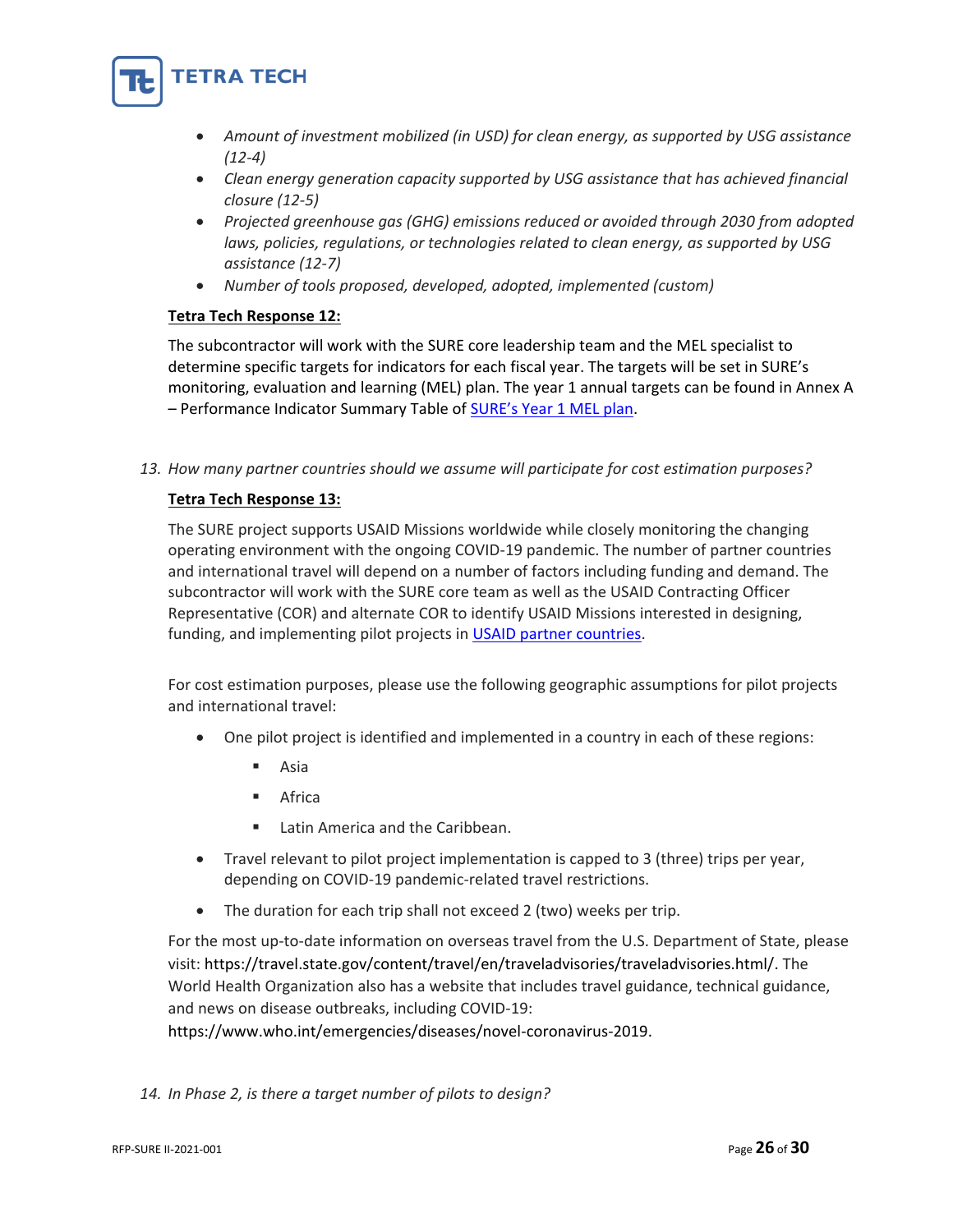

# **Tetra Tech Response 14:**

See Tetra Tech Response 10 in Section B of this attachment.

*15. To what extent should we assume that Tetra Tech resources will be available for onsite work in partner countries?*

# **Tetra Tech Response 15:**

The SURE project is a \$29.7 million contract implemented by Tetra Tech to support USAID [Missions worldwide.](https://www.usaid.gov/where-we-work) The countries of implementation will depend on a number of factors including demand and funding. As a result, Tetra Tech cannot guarantee that it can provide resources onsite.

*16. Are there guidelines for travel location and duration assumptions?*

# **Tetra Tech Response 16:**

See Tetra Tech Response 13 in Section B of this attachment.

*17. Does Tetra Tech expect the task lead and other staff to support the project full-time? Or can the project team be composed of several people who support the project part-time?*

# **Tetra Tech Response 17:**

Offerors should propose a staffing level of effort that they feel is necessary to achieve the scope of work. Tetra Tech envisions the task lead will provide on-demand support depending on project needs. The subcontractor will work closely with the SURE core leadership team and the USAID Contracting Officer's Representative to develop annual work plans that will outline the level of effort for the workstream, including the level of effort for the task lead. Offerors should note that most personnel on SURE are considered part-time to accommodate the on-demand nature of the project and only bill when they work.

*18. Can Tetra Tech share the target countries or regions the team will be expected to work in?*

# **Tetra Tech Response 18:**

See Tetra Tech Response 13 in Section B of this attachment.

*19. Given the Covid-19 epidemic, does Tetra Tech expect the subcontractor to lead pilot projects in person in partner counties? Or is the expectation for the subcontractor to provide remote and virtual support for this Sub-Activity?*

# **Tetra Tech Response 19:**

See Tetra Tech Response 13 in Section B of this attachment.

*20. Can Tetra Tech share how much international travel they expect given Covid-19?*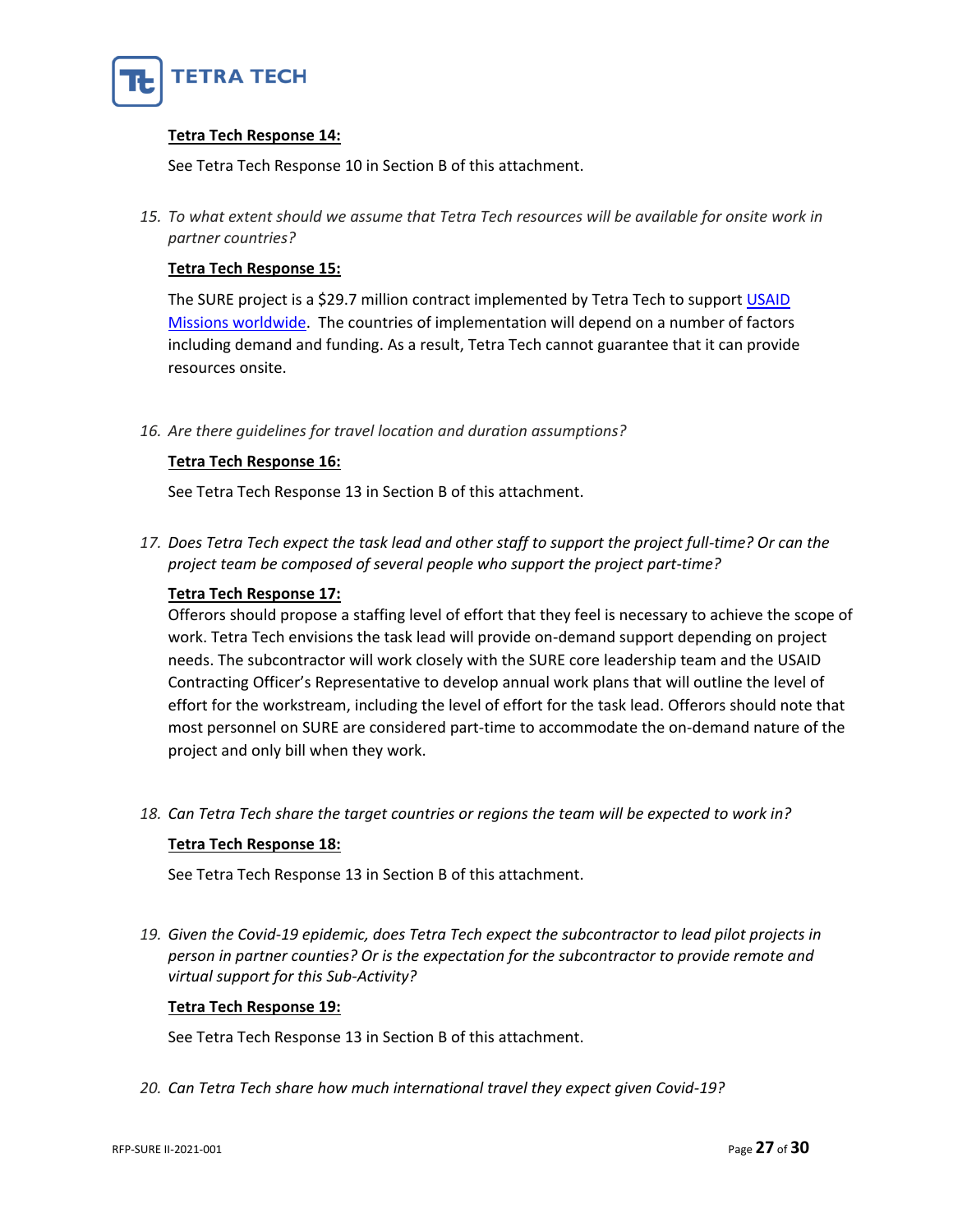

# **Tetra Tech Response 20:**

See Tetra Tech Response 13 in Section B of this attachment.

*21. Can Tetra Tech describe the conditions in which they would make multiple awards to multiple contractors?* 

# **Tetra Tech Response 21:**

Tetra Tech will determine multiple awards if during the evaluation and scoring of technical capabilities no single Offeror meets all the technical capabilities required for all tasks of this RFP.

*22. Given that this proposal occurred over the holidays, would Tetra Tech consider extending the deadline for an additional week or two?*

# **Tetra Tech Response 22:**

Tetra Tech will provide a two-week extension to the proposal submission deadline, to January 27, 2022, at 5:00 PM EDT (local time in Washington, DC, USA).

*23. Please provide guidance regarding travel that should be included in the detailed budget. For example, in what countries should Offerors anticipate working? Will Offerors be responsible to hiring in-country staff? In addition to locations, what duration and number of travelers should be assumed for proposal purposes?*

# **Tetra Tech Response 23:**

See Tetra Tech Response 13 in Section B of this attachment. Offerors would be responsible for hiring in-country staff as needed. Offerors would determine the number of travelers for each trip based on the composition of the team.

*24. Are substitutions based on years of experience allowed for education requirements? For example, BA + 2 = Masters; BA + 4 = PhD; experience requirements would be on top of those for the substitution and all experience would be related to services to be provided.* 

# **Tetra Tech Response 24:**

Per the USAID prime contract issued to Tetra Tech, substitution using years of experience is not allowed for education requirements. All personnel proposed must meet both the minimum education and experience requirements outlined in Attachment B (see separate Microsoft Excel file with the file name, RFP-SURE II-2021-001 Attachment B Budget Template and Labor Categories Amendment 01.xlsx).

*25. Please clarify whether the education and experience are the minimums combined. For example, a person with a PhD and 4 years of related experience (YORE) and/or a person with a HS degree and 8 YORE would be classified as Mid-Level. Is that correct? Or should these be considered separate levels under Mid-Level (e.g., Mid 1 versus Mid 5)?*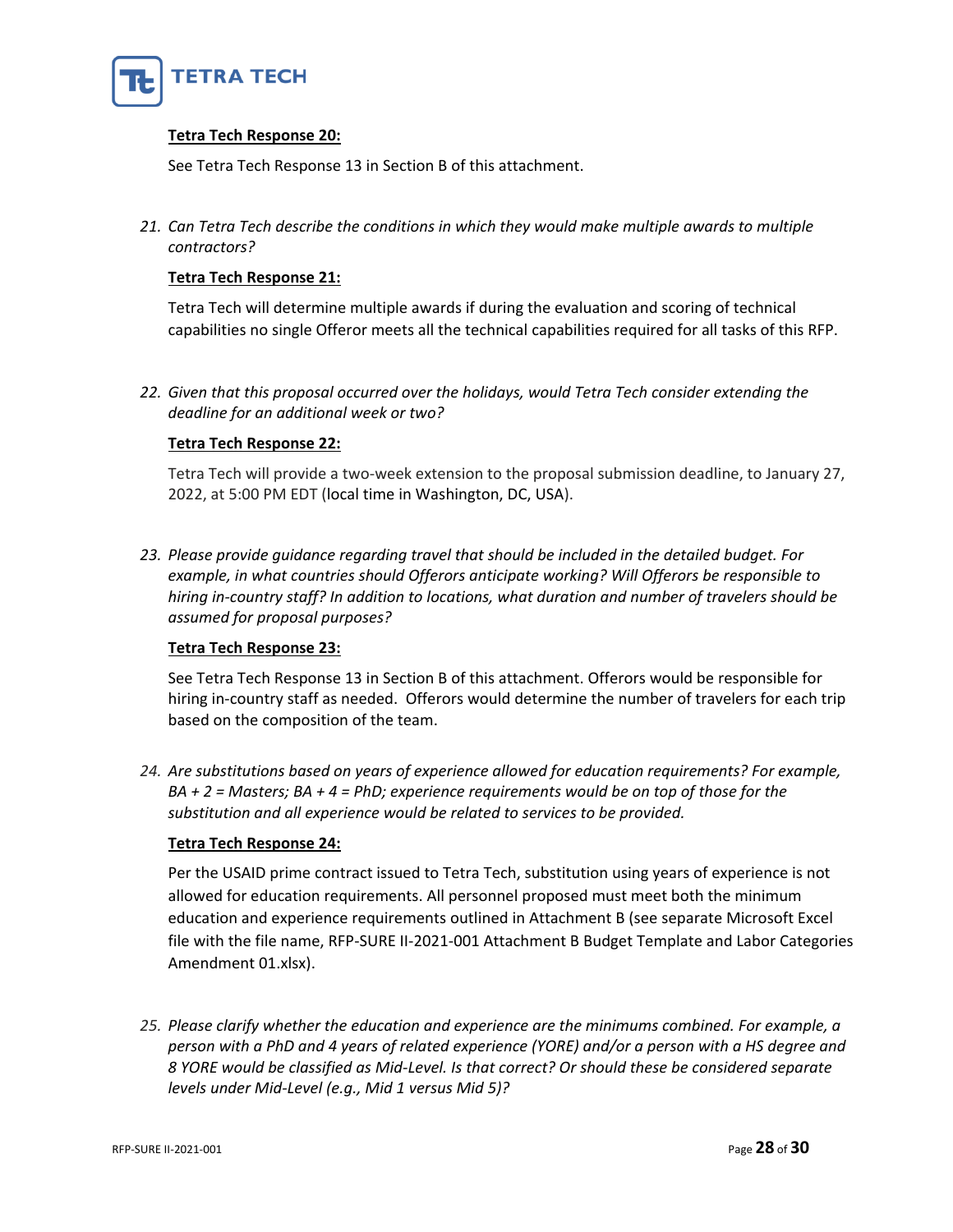

# **Tetra Tech Response 25:**

All personnel proposed must meet both the minimum education and experience requirements set forth in Attachment B (see separate Microsoft Excel file with the file name, RFP-SURE II-2021-001 Attachment B Budget Template and Labor Categories Amendment 01.xlsx). There are no separate levels within each level. Both a person with less than a BS/BA degree and 8 years of experience and a person with a PhD degree and 4 years of experience are considered mid-level.

*26. Are Offerors required to have at least one staff for each labor category and level? Or may only the relevant labor categories/levels be used?*

# **Tetra Tech Response 26:**

Offerors are not required to have one staff for each labor category and level. Offerors should only use labor categories that they consider relevant and their corresponding level.

*27. Are the three-page CVs required on p. 5 in addition to the 1420 Forms required on p. 6?*

# **Tetra Tech Response 27:**

Yes, the three-page CVs are required in addition to the 1420 forms.

*28. Instructions on page 5 say that phase 1 will occur from February to September 2022, however the timeline in Attachment A (page 15) says the sub-activities of phase 1 will occur over Q1-Q4 of the 2022 fiscal year (presumably meant to be October 2022 to September 2023). Could Tetra Tech please clarify the anticipated start date and timeline for the subcontractor?*

# **Tetra Tech Response 28:**

Given the deadline extension, the estimated period of performance of the subcontractor is April 2022 (quarter three of fiscal year 2022) to September 30, 2025.

*29. The staffing section of Attachment A (page 15) states the qualifications of the Task Lead, however two different numbers are provided for minimum years of experience in circular economy. Will Tetra Tech please confirm that the Task Lead should have a minimum of 5 years' experience in circular economy or 10 years' experience in a related field?*

# **Tetra Tech Response 29:**

The Task Lead should have a minimum of 5 years of experience in circular economy and a minimum of 3 years in the electricity sector.

*30. Do the personnel qualifications on pages 15-16 pertain only to the Task Lead, or to all supporting staff proposed? For other team members, will Tetra Tech please confirm that Offerors may propose roles and qualifications that fit the proposal technical approach?*

# **Tetra Tech Response 30:**